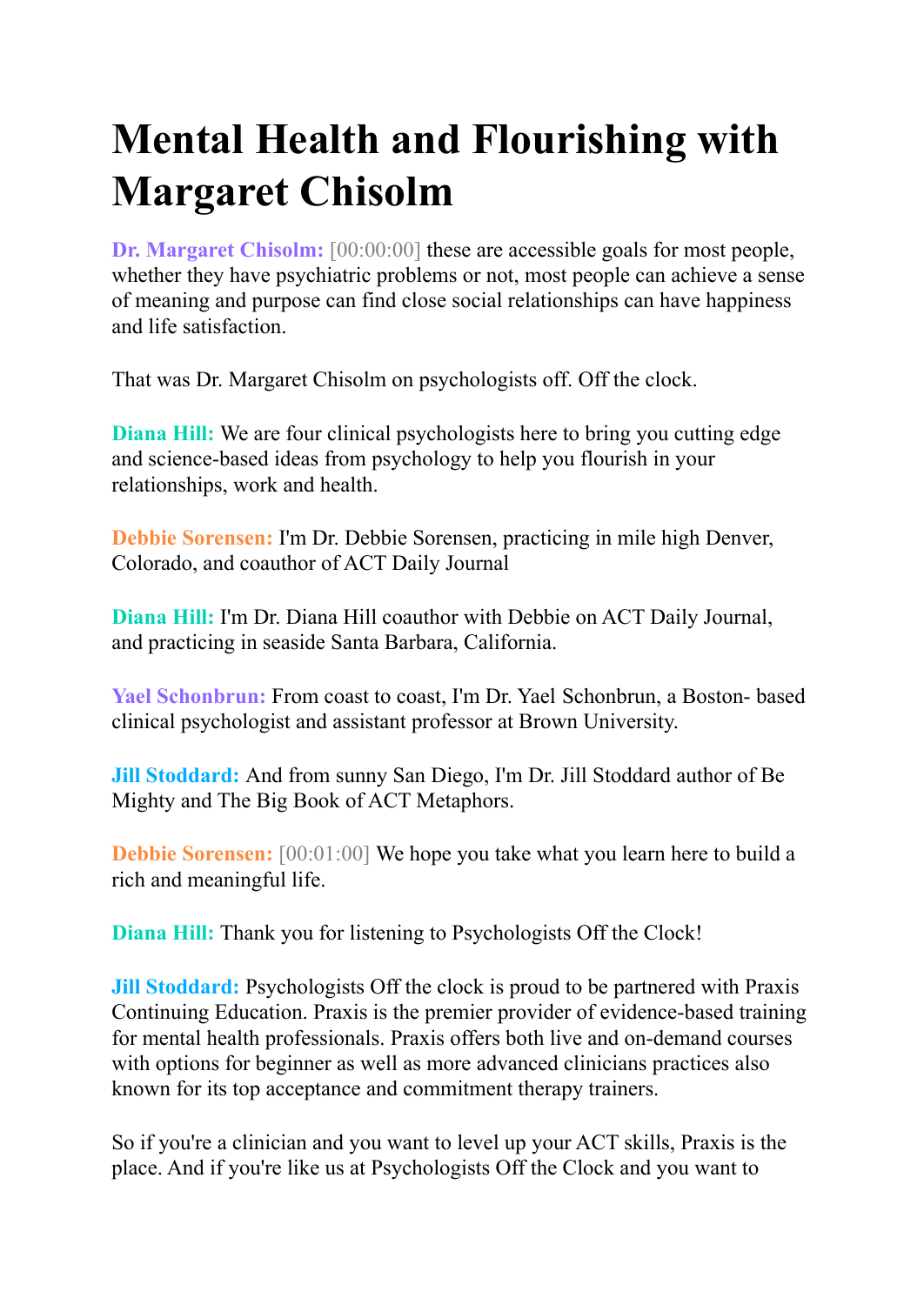transform your clients' lives by learning how to effectively promote lasting change with evidence-based training, check out Praxis Continuing Education.

You can get a coupon code on the offers. Page of our website off the clock psych.com/sponsors.

**Diana Hill:** Hi, everybody is Diana here and I am starting a new venture in 2022. [00:02:00] I'm launching a new podcast called your life in process. And I hope that in addition to listening to psychologists off the clock, you'll join me there. My new podcast will offer you ideas from modern psychology and contemplative practice and teach you how to take these principles out of the book and off the cushion and apply them to your daily life.

I have conversations with thought leaders. And spiritual teachers, people like Trudy Goodman, Rick Hanson, Jed brewer. And the reason why I'm doing this podcast is because I want to be your partner in becoming more psychologically flexible. The podcast is called your life in process because it's not a self-improvement project, but rather about how to apply the core processes of human flourishing in your ever-changing life, you can sign up for it@yourlifeinprocess.com and please help me spread the word.

**Yael Schonbrun:** Well, we're sad to see you go, Diana we'll have one less cohost, but Debbie Sorensen, Jill Stoddard, and I are going to be doing some reinvention while continuing to offer the same great in-depth interviews and science backed psychology content with leaders in the field. [00:03:00] Our new directions will involve opportunities for us to get more interactive with all of our listeners, including with the off the clock book club that we'll be launching as well as several other exciting developments we have in store.

So we hope you stay tuned for details from psychologists off the clock.

**Debbie Sorensen:** Hello, this is Debbie and I'm here today with Yael to introduce an episode with a psychiatry professor, Dr. Meg Chisolm, uh, she wrote a book called from survive to thrive, living your best life with mental illness. And it's interesting because Yael and I, without really any coordination or knowledge of what the other one had lined up, both.

Just interviewed psychiatrists two in a row. So the previous episode was also with a psychiatrist Dr. Carl, Eric Fisher, who works on addiction. And this is a psychiatry professor who works on mental health disorders. and what's so interesting, I think is that often psychiatry and psychology, you know, all these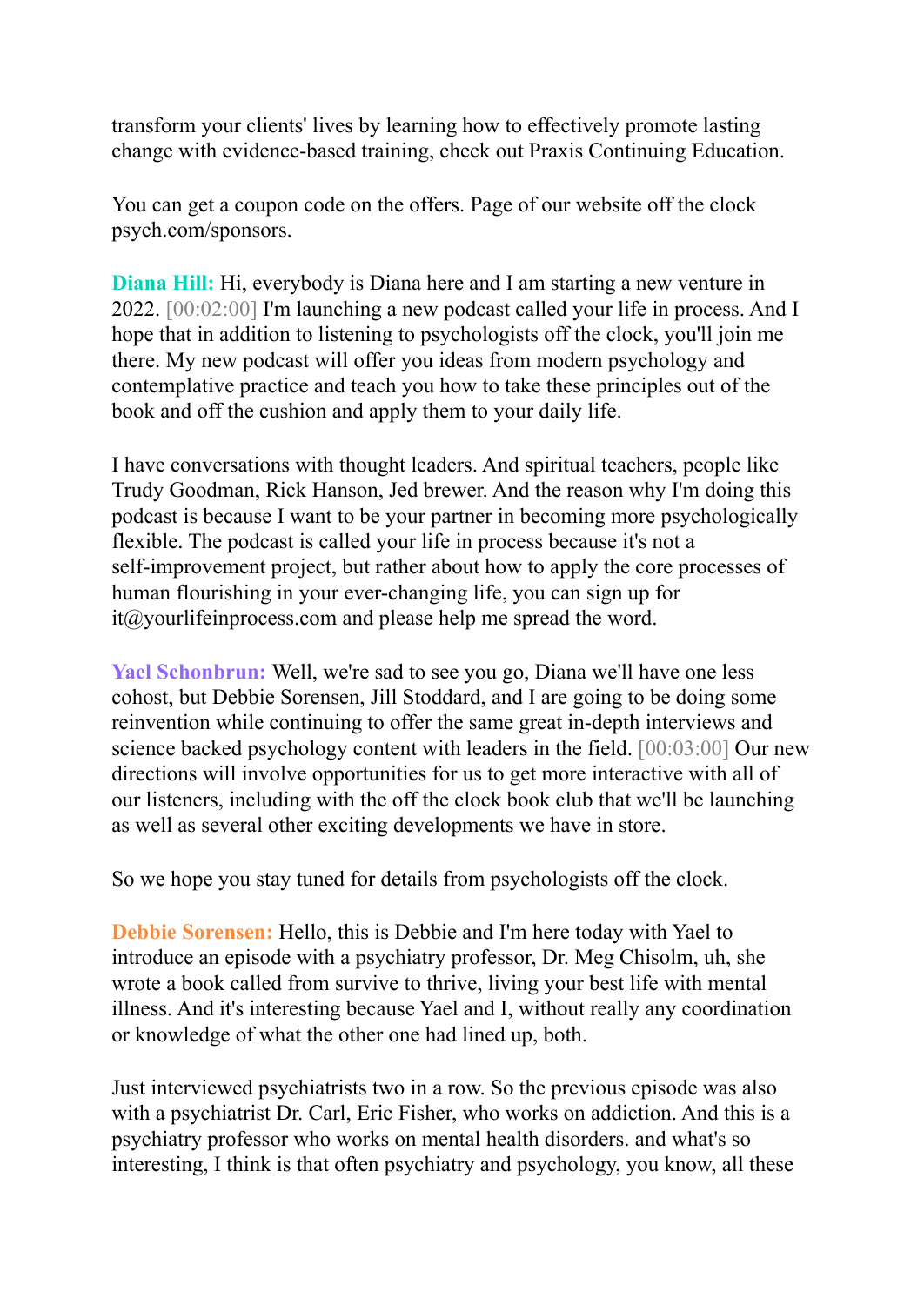different disciplines that fall under. [00:04:00] Mental health world are a little bit siloed.

You know, we may work in the same clinic sometimes, or coordinate care for a client that we're working with or something like that. But often I don't really know what's going on in the psychiatry world. They may or may not go what know what's going on in the world of psychology, social work, et cetera.

So it's kind of fun to have two psychiatrists come on this.

**Yael Schonbrun:** Yeah, I think that psychiatry and psychology have a lot in common and can really benefit from more collaboration. There's a realization that each profession brings a lot of strengths that psychiatrists have medical knowledge, which is, you know, very specialized in super-important and psychologists have a lot of, um, specialized knowledge in research and in treatment practices, which is of course incredibly important as well. And so when the collaborations can happen, everybody can bring their strengths to the table. So I think it's a great thing that we're having more psychiatrists on the psychology podcast.

And I think collaboration in [00:05:00] general, bringing together multiple points of view in multiple areas of expertise is just such a hugely important thing. To sort of be building on our knowledge based on our effective practices.

**Debbie Sorensen:** Right. And I think there are slightly different, you know, the training's different clearly, but there are also slightly different worldviews when it comes to psychiatry and psychology. And I think that one thing I appreciated about this episode with Dr. Chisholm is just hearing a little bit about how she's thinking about things like.

How people develop mental health disorders in the first place and some of the different pathways that she looks at, um, which I think you found helpful to think about us.

**Yael Schonbrun:** Yeah, it reminded me a lot of the episode that I did on happiness with Sonja Lyubomirsky and her research talks about different predictors of happiness, just as Dr. Chisolm talks a lot about predictors of mental health problems. But I think both Dr. Chisolm and Sonja Lyubomirsky have one  $[00:06:00]$  thing in common, which is like the. Sort of harken back to, to, to different larger domains, which is like things that we have control over,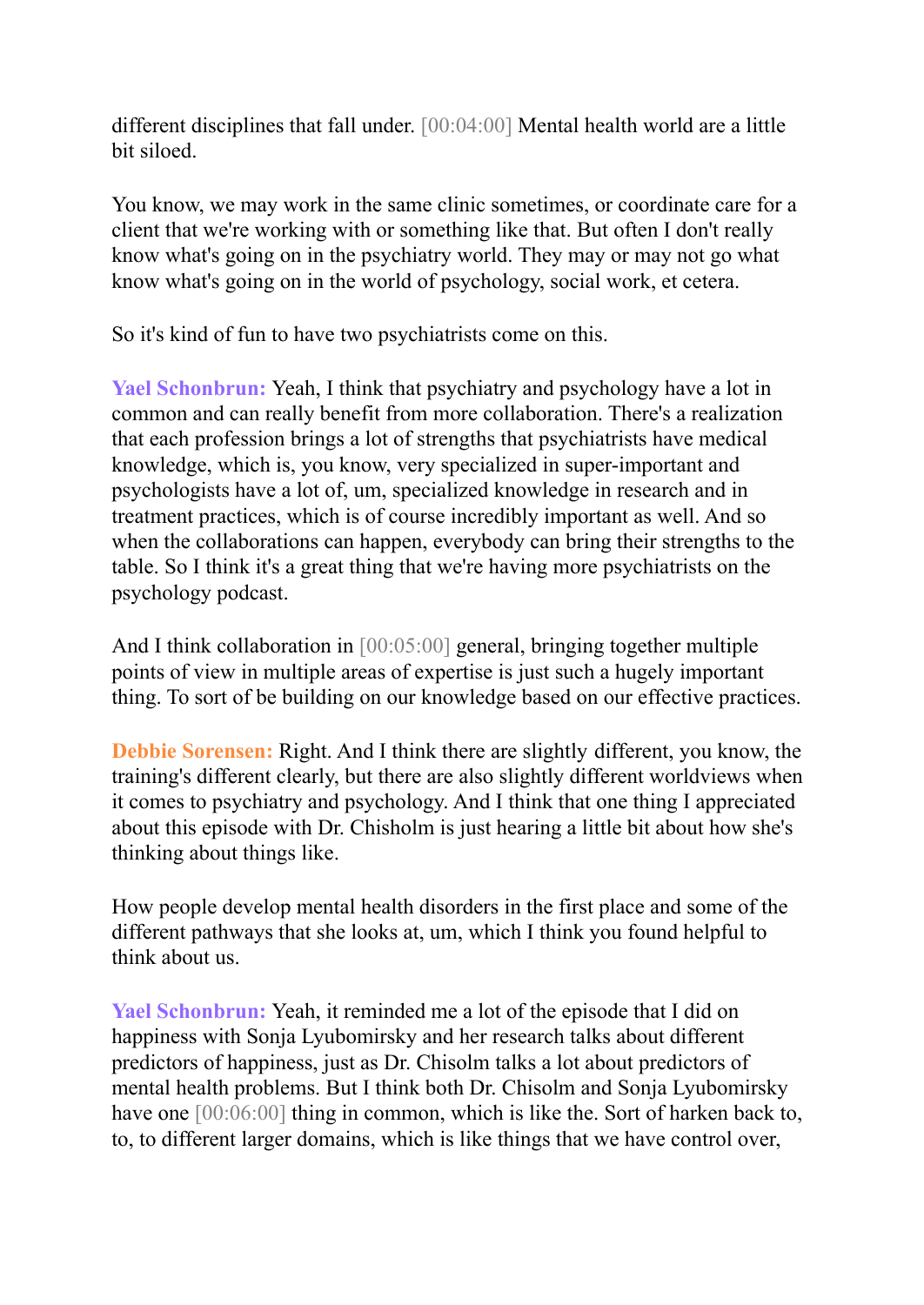like our intentional activities, building relationships with people who are good for us versus.

The toxic relationships kind of fade by the wayside, um, finding appropriate help. Those are things that we have some influence over, and then there's certain things that we don't have much control over, like our genetics, you know, the, our, our genetic loading for depression or schizophrenia, um, you know, who our parents are, what our financial circumstances that we were raised in are, and those.

Are more useful for us to just accept and develop some compassion around, whereas the things that we have influence over, it's more useful for us to take action and recognizing the difference in them and being, having clarity and like, what do we have control over versus what we don't helps us to figure out like where to put our energetic resources in terms of taking action and where to put our energetic resources in terms of.

Building more compassion for ourselves and for others. So I [00:07:00] just really love the way that she lays it out. I think it's so helpful. Both if you're struggling with a mental health problem, or if somebody you love.

**Debbie Sorensen:** I love that word compassion here. Her book is geared toward people who are struggling with a mental health condition themselves and their friends and family. And I think that often people who are struggling, you know, regardless of which mental health disorder we're talking about, we'll often get in.

Place of self-blame, you know, you hear this from parents sometimes, like, did I do something that caused this? Was it my behavior when they were an infant or a toddler or something like that. And I think if you look at the big picture of all the different factors that are involved, it does allow you to be more compassionate, whether you yourself have a mental health condition or whether, you know, or love someone who does, which we all do.

I'm sure. right. Like it's, you know, it's a very common experience. But it's recognizing, and it's very complex and there was not like one thing [00:08:00] that you did. And then her book also goes into some ways to really build a meaningful life and to flourish regardless.

So we hope that you enjoy this conversation with Dr. Margaret Chisolm.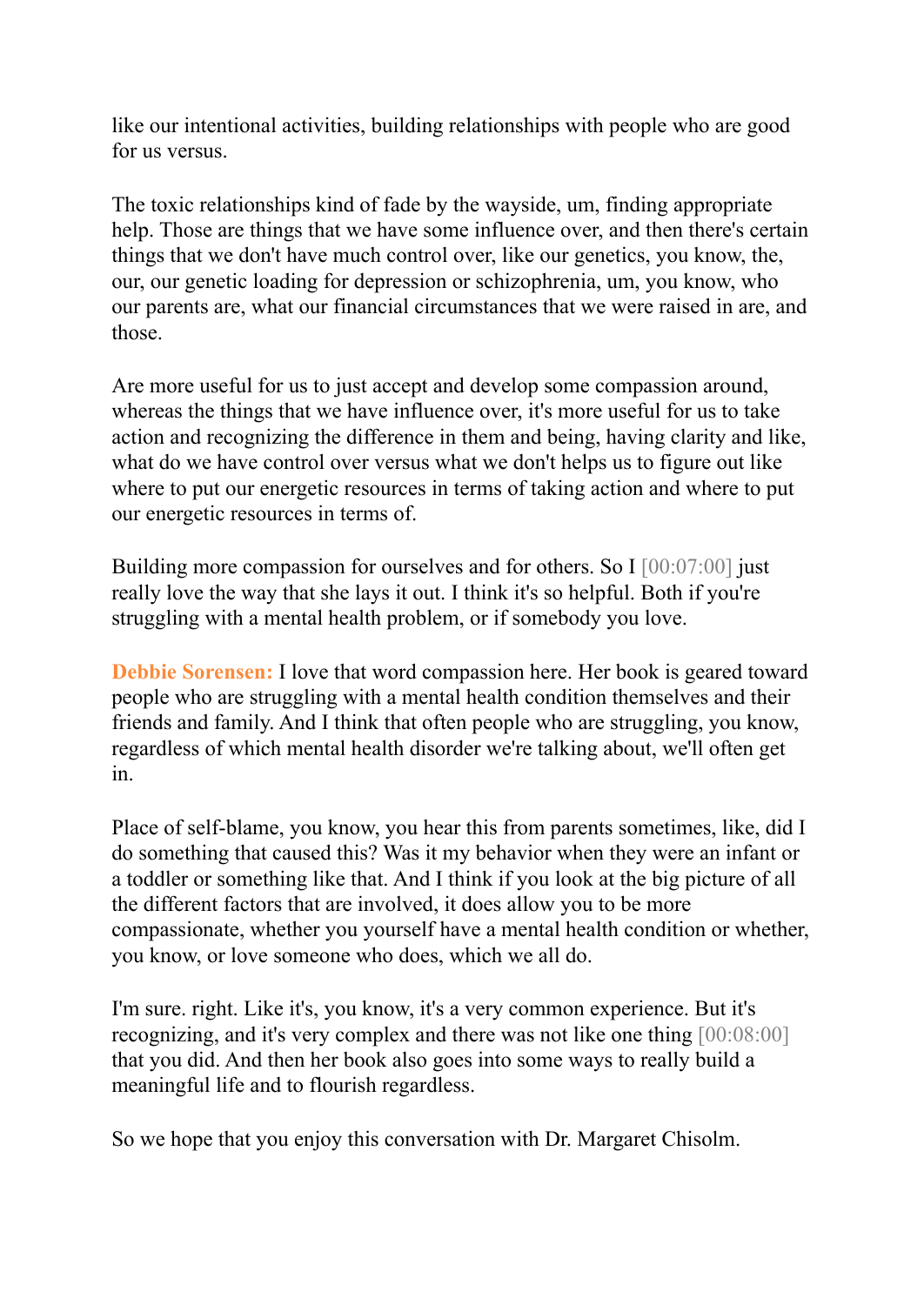My guest today, Dr. Margaret Chisholm is a professor of psychiatry and behavioral sciences and the vice chair for education, psychiatry, and behavioral sciences at Johns Hopkins university school of medicine. She has published over 100 scientific clinical and medical education articles and book chapters on substance abuse in pregnancy and other psychiatric disorders, as well as on the use of social media and the arts and humanities and medicine.

Dr. Chisholm has been recognized as an Arnold P gold foundation humanism scholar, and is the recipient of the 2014 Johns Hopkins university, alumni association excellence in teaching award. Congratulations on that. and we're here today to talk about her new book from survive to thrive, living your best [00:09:00] life with mental illness. And the book is a resource for people who are experiencing mental health conditions, as well as for their friends and family. Um, with the goal of helping them live a fuller more satisfying life. It's a terrific book, terrific resource, and really excited to talk to you about it.

Welcome Dr. Chisholm.

**Dr. Margaret Chisolm:** Oh, well, thanks for having me. And I'm really excited to talk with you today. Thanks.

**Debbie Sorensen:** Yeah, me too. I really enjoyed reading your work. And actually, before we dive into the book, though, I just wanted to set the scene in the current context. And to hear your thoughts, there are so many stressors in the world right now. And in the last couple of years, I'm sure that. News to no one, right? We all have been experiencing this really wild time in history.

And people are concerned about mental health, about substance abuse, about the emotional impact. So Meg I was just wondering if we could talk about what you're seeing. Like you're, you have probably a finger on the pulse of that. What are [00:10:00] you seeing in your work? And do you have any thoughts about mental health in this current era we're living in.

**Dr. Margaret Chisolm:** Well, obviously this is a huge, huge stressor. To so many of us, the pandemic is not only isolating people from one another, uh, changing the way that they work, uh, with whom they interact. Distancing them from relatives from all these social supports, it's really impacted the fabric of our life. Right. Um, you know, one of the things I talk about in the book are these four pathways to flourishing and that's family, community work and education, and the pandemic has interrupted all of those.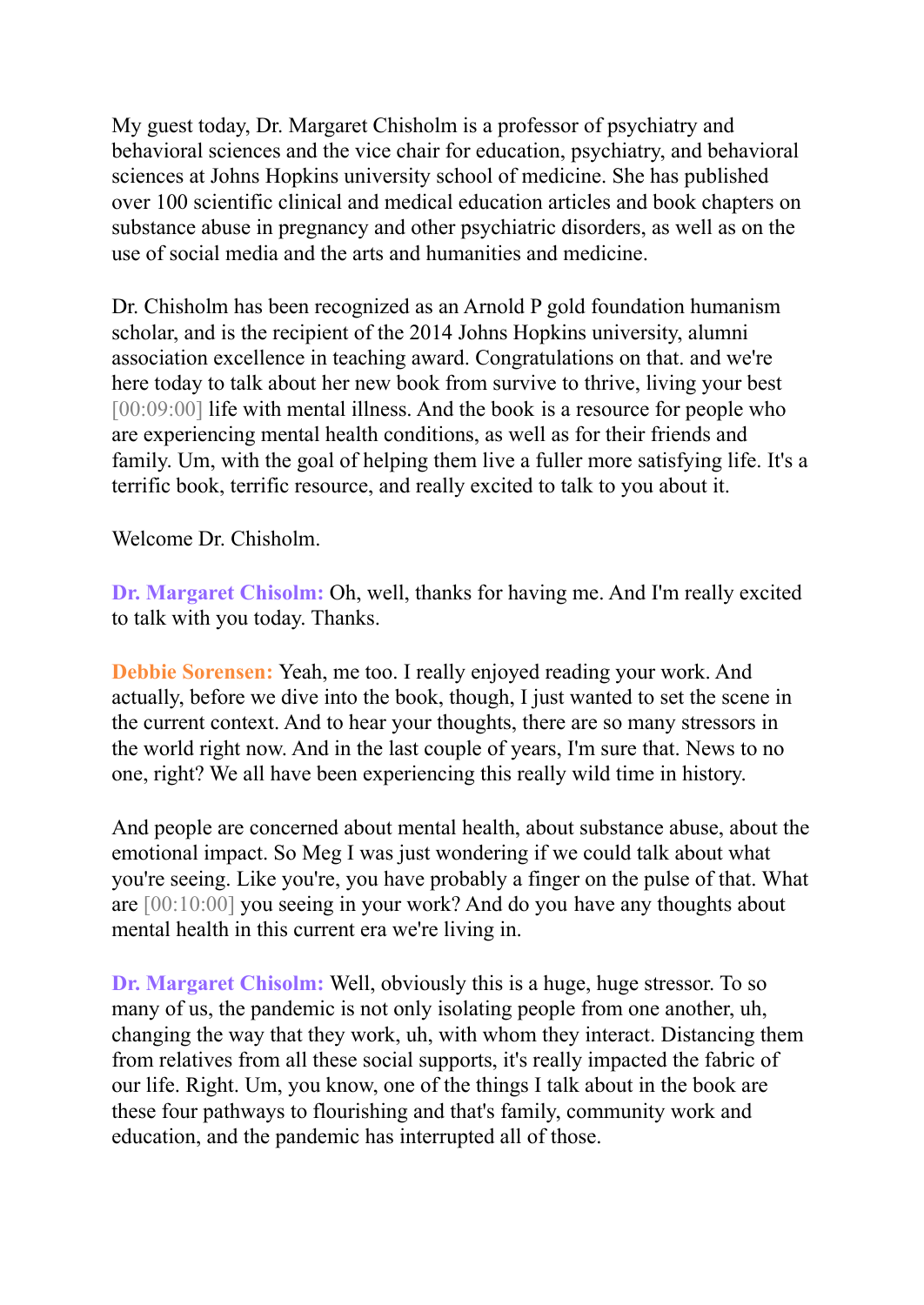So it's had a major impact on our sense of wellbeing, including our mental.

**Debbie Sorensen:** Yeah, absolutely. I, yeah, I had connected that dot that you just made about how the various pathways that you write about in your book. So for instance, work and [00:11:00] community and family have all been disrupted. That's a really good point. And I think it speaks to the role of the environmental stressors on our emotional state.

**Dr. Margaret Chisolm:** Definitely. And I'm, we're seeing this right? We're all seeing, um, not only in our professional lives, but in our personal lives. We're seeing people who are struggling, uh, who may be relapsing on substances, who are more isolated, more lonely, who are, uh, having. Stressors that precipitate major mental illnesses.

So this is affecting us in all aspects of our emotional life.

**Debbie Sorensen:** Yeah, and I, I won't go too far into this. I have a lot to say about it, but I think it's also pointing out some problems with our mental health care systems and how there just aren't the resources. You know, to support everyone through this. It's, you know, if you're experiencing this, you're not alone. I think that's really [00:12:00] important to know.

And I just wish there were more source resources available.

**Dr. Margaret Chisolm:** it's really put a strain on the system. I mean, you know, the telehealth has been great because

it's really provided opportunities for people to come to treatment more regularly to decrease some of those geographic, those physical barriers to treatment. But on the other hand, it has, because there are so many people who are already in treatment who. Been able to take up all those appointments spots.

It hasn't allowed more appointment spots to be opened up for people who were accessing mental health for the first time. So it's really caused a log jam in our system, which has already stirred.

**Debbie Sorensen:** Absolutely. I'm seeing that in my practice and I know people in my community and then any kind of system or medical setting, it's like, it's just tough to access services. There's not enough to go around. Really?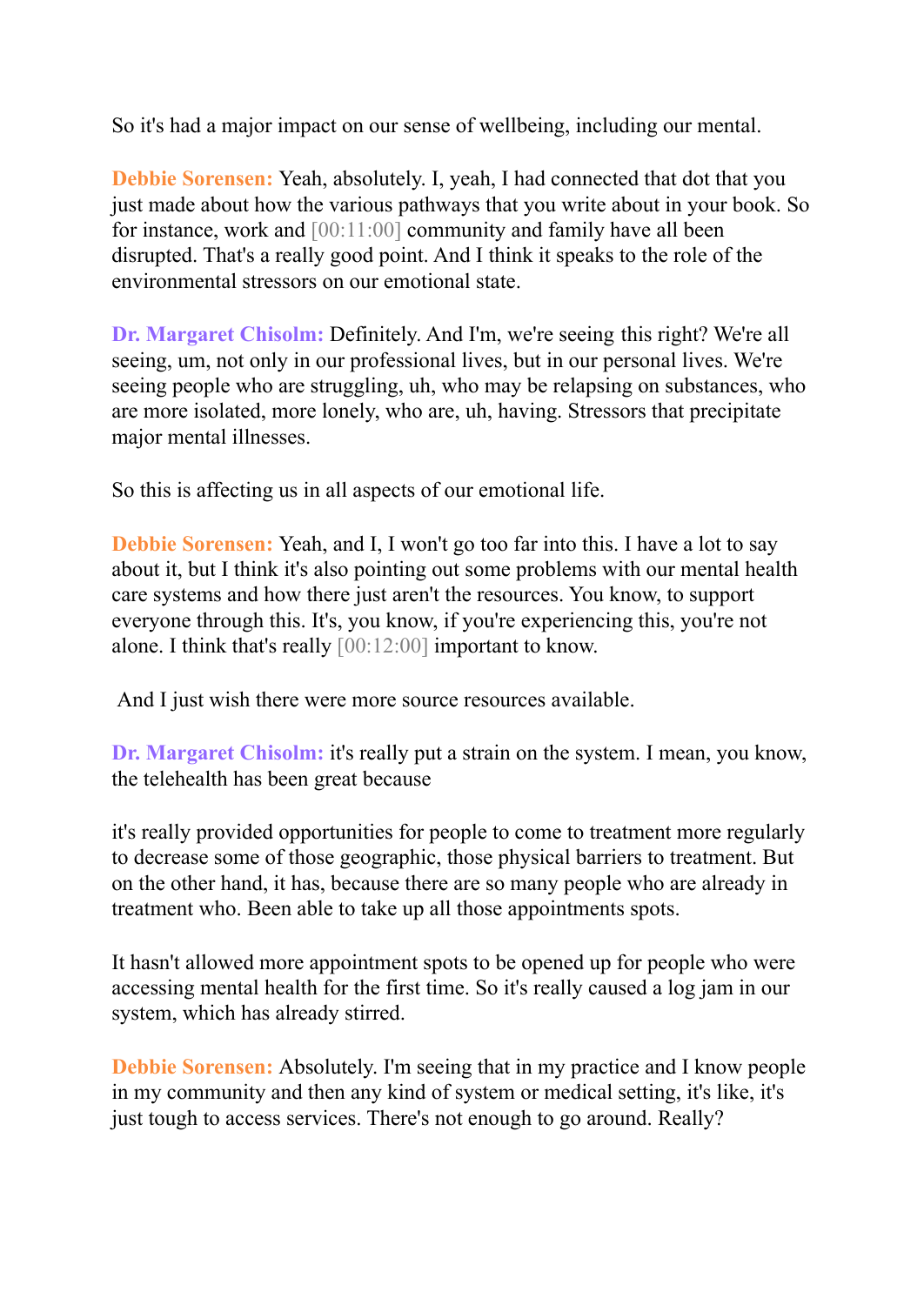**Dr. Margaret Chisolm:** Right. Yeah. It's being used more and more by people who are already in the system.

**Debbie Sorensen:** Yeah. [00:13:00] So one of the things, your book from survive to thrive. One of the things I love so much about it is how open you are in writing about yourself and your own struggles and just some of the challenges you face throughout your own life. You've personally faced. And I love that because I think that in doing so, it really helps to de-stigmatize mental health conditions and just going through rough times in life.

And so I would actually love to hear your thoughts on mental health stigma, and also why you chose to do that in your.

**Dr. Margaret Chisolm:** Yeah, thank you for acknowledging that it was, you know, the thing is that the goal of the book was my goal in writing about. Was to demystify psychiatry. And how w when mental health goes awry, uh, sometimes referred to as mental illness, it could also be just referred to as psychiatric problems or problems in thinking or behaving or feeling.

But my goal was to [00:14:00] demystify psychiatry and psychiatric illness, but also to de-stigmatize. And when I teach. I often use a case history to illustrate what, you know, the various elements of mental life. And when that goes awry. And I usually use the case of Ernest Hemingway. Because if you think about his life, um, and his, uh, struggles with mental illness, they really had multiple origins.

You know, he was a heavy drinker. Um, he also had a very strong family history of, of psychiatric illness, of depression and suicide and suicide attempts. And he, so there was clearly disease going on there. He clearly had a behavioral disorder, but he also had a. You know, challenges in his life from serving in the military and having injuries and chronic pain.

Um, and he also had a very  $[00:15:00]$  vibrant, adventurous personality, which caused problems. So he was a great, um, he's a great case to illustrate the perspectives, uh, approach, which is what I talk about in the book. But on the other hand, uh, if I'm writing a book, um, You know, I'm not a Hemingway expert. And so I knew that I was to, it's going to have to do a lot more research on Hemingway's life to, to really bring this to life.

And I thought, well, you know, I've had similar struggles as many of us have. And so why not just share my own story? Uh, wouldn't have to do all that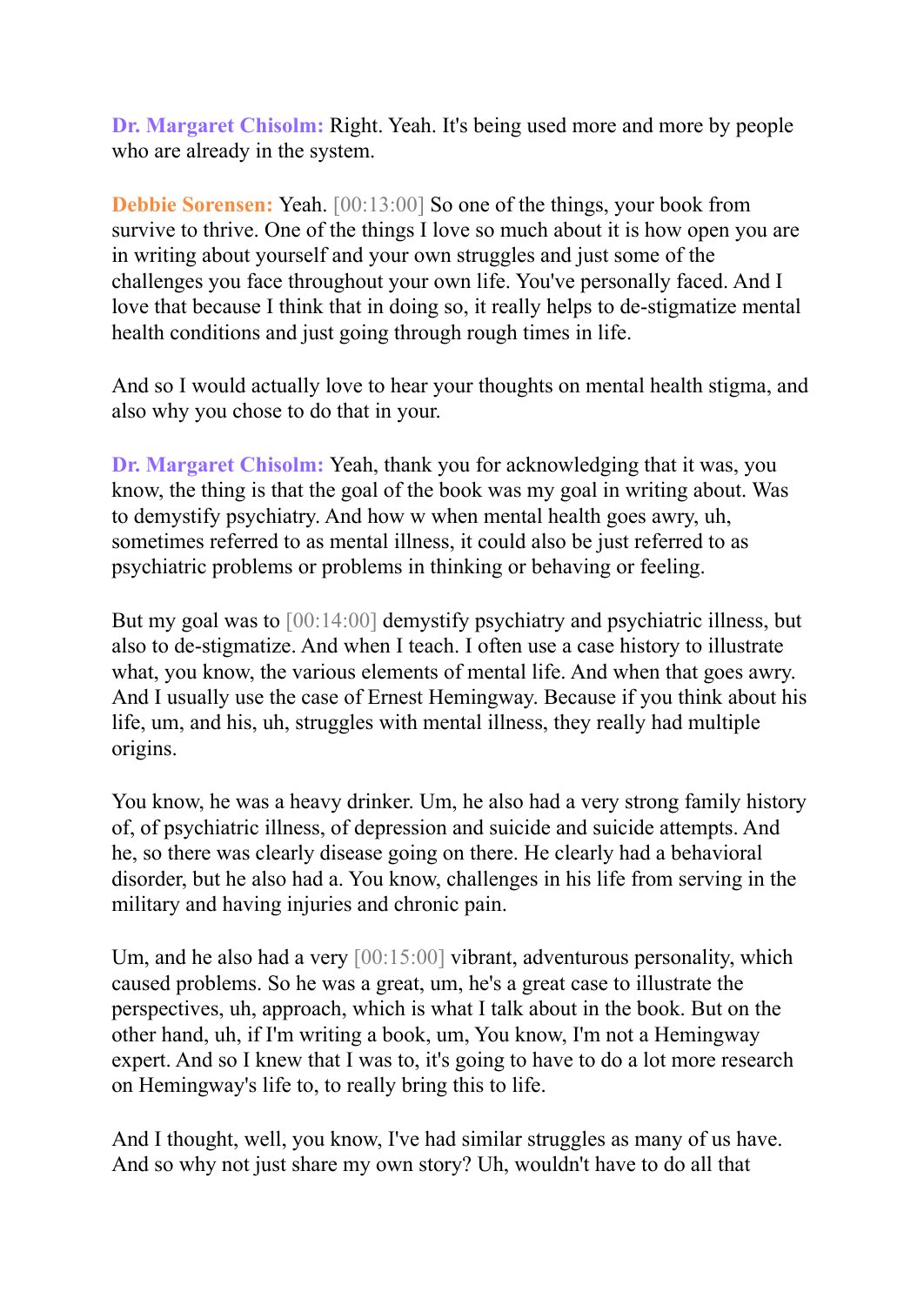research, but B it would also help connect me, I think, with the reader and help, uh, this other aim of de-stigmatizing psychiatric illness. So, um, so that's why I decided to just share my own story.

You know, I'm, I'm in my sixties. I don't have too much to lose. I think by sharing my story, there's stigma still exists. Of course. Um, [00:16:00] but I have accomplished a lot in my career. For which I'm really grateful, but, um, I thought by sharing my, if I can't share my story, who can really, so, um, I decided to share that story and hope that it helped other people, uh, feel better, uh, about, uh, having psychiatric problems or struggles and accessing.

**Debbie Sorensen:** Yeah. I mean, I just appreciate that. It partly, you know, sometimes it's brave, it feels vulnerable to put ourselves out there, but it did connect me to you make me feel like, oh, I know a little bit about where you're coming from. More importantly though, as a stance. I do think it's just a reminder to everyone.

You know, you really have accomplished so many things and write books and you're a professor that no one's immune from struggle. It gives a sense of, you know, life can be hard for everyone. It sort of normalizes some of the ups and downs that everyone goes through. So I really appreciate you doing that.

I think from the perspective of a reader may be [00:17:00] feeling less alone when life feels.

**Dr. Margaret Chisolm:** Yeah. I mean, these are human experiences and I think starting to talk about these human experiences as. The ones that we share really help us, um, not only access care, but also just have that support of being able to, um, you know, feel like you can talk to somebody about what you're going through. Cause chances are they're going through something similar or they've known somebody that.

Through something similar and it can be very isolating, uh, especially with the more highly stigmatized illnesses. I mean, my, you know, I had depression and postpartum depression. It's probably one of the least stigmatized illnesses. It's still got stigma, uh, surrounding it. Uh, but compared to substance use disorders or, um, severe personality disorders, they can be much more highly stigmatized and, um, I really think that we should be at the Vanguard as healthcare professionals who also have, [00:18:00] uh, these, uh, psychiatric illnesses.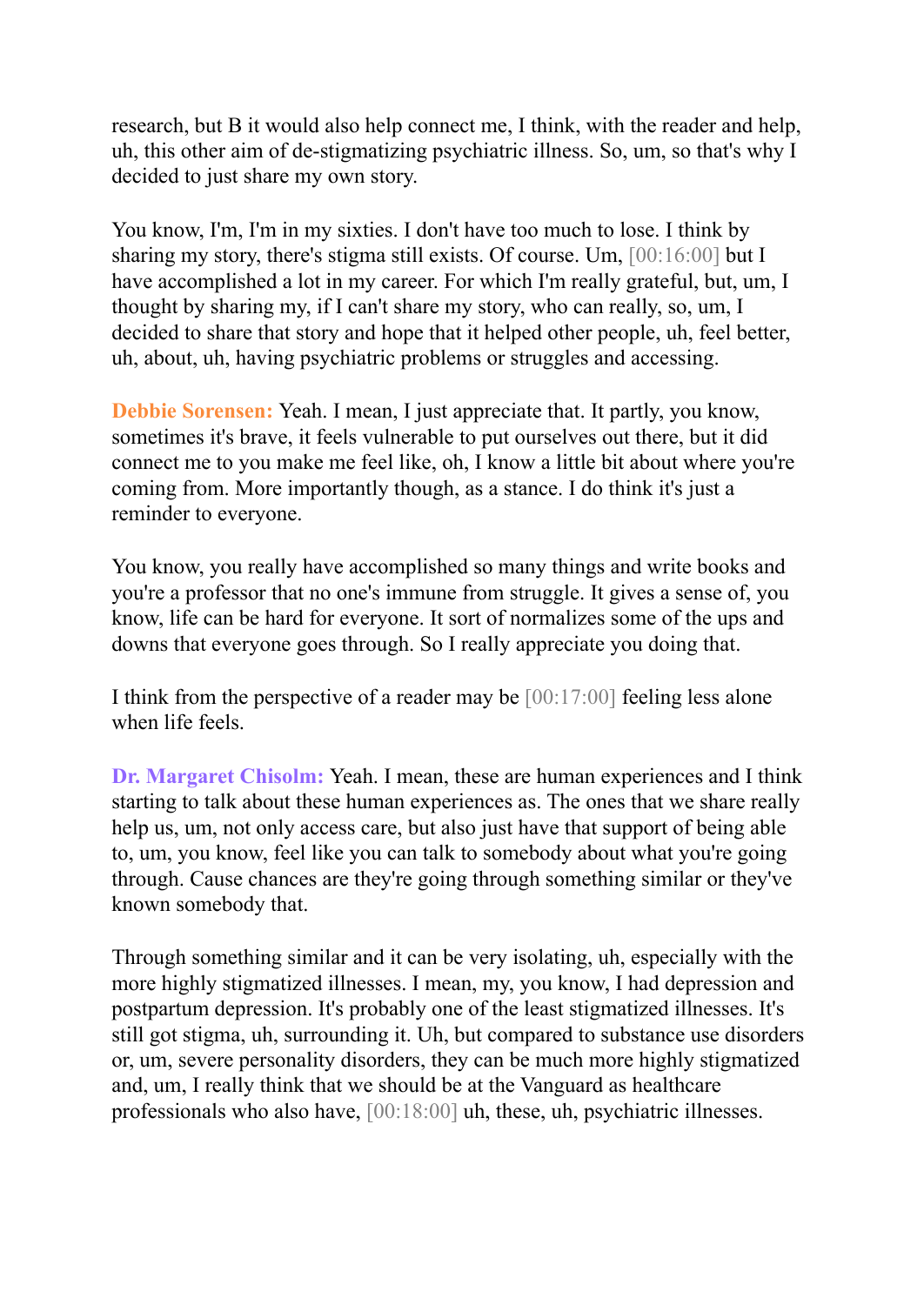We should be at the Vanguard of, we should be leading the way of, uh, of sharing our own stories.

**Debbie Sorensen:** Yeah, well, and you also take a very whole person centered approach. And I want to break down that, uh, you know, the perspectives that you approach that. Right about in your book here in just a minute, but first, just thinking about this shift, right? From a whole person approach, rather than looking at the person as their diagnosis or as their psychiatric illness and kind of pigeonholing them in that way, you really do advocate for looking more at the whole person in the context of their situation and their life.

And. I'm really curious, first of all, if you could just speak a little bit about the difference for listeners who might be outside of the field, who don't, maybe haven't, um, maybe haven't learned about that. What, what the differences, and then also, you know, just do you see the field of psychiatry changing [00:19:00] in that direction?

I think as a psychologist, I'm not as attuned to psychiatry, but I certainly see it. Um, you know, people are getting a little. Away from the, you know, kind of DSM diagnosis model and more towards looking at the whole person. I'm curious, your thoughts about that.

**Dr. Margaret Chisolm:** Yeah, well, I think it's really hard to practice, um, psychiatry or any mental health practice. Hard to practice that without taking into account the whole person, right? I mean, you can be a surgeon and I think, uh, you can be a surgeon and you might be able to get by with, with not thinking about somebody in terms of their, uh, personality and their.

Behaviors and things like that. I don't think you'd be an excellent surgeon, but I think you could get by, but you can't, I don't think you can really get by as a mental health professional without acknowledging somebody as a person because mental life is not reducible to the [00:20:00] brain. Um, even if you have a disease like schizophrenia, which is clearly, or, you know, has its origins in, um, in the brain, you can't really.

Treat somebody who has schizophrenia by just focusing on the disease, because that, you know, our sense of self is really tied up with our mental life. And when our mental life goes awry, when a disease happens, that affects our brain. You know, we give that meaning and that alters our sense of self. Uh, and for that alone, you're going to need to be able to talk to somebody as a person.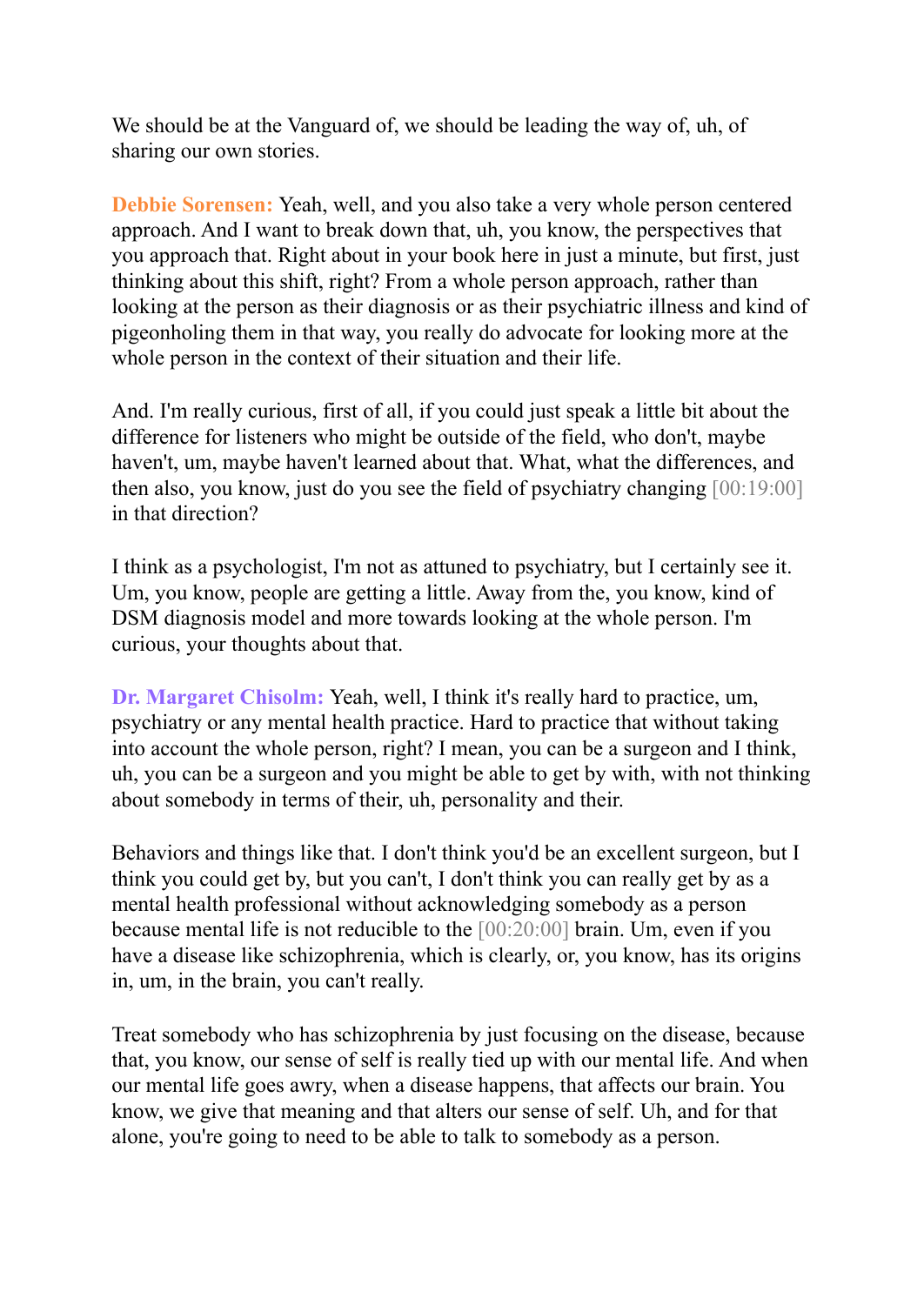And you know, the thing about a disease like schizophrenia, Is, you know, that sometimes it's fairly challenging to get the symptoms under control. It can be challenging to recover a functioning. It can happen. Um, but there's still the possibility of leading a full life. Even if you have symptoms, even if you don't return to the level of functioning that you had before your disease hit you.

Um,  $[00:21:00]$  and so helping people. Uh, discover or recover meaning in their life and a sense of purpose and wellbeing is really central to what I think our job is as mental health professionals. And you can't do that without looking at somebody as a whole person and thinking about, you know, what, what are their goals, uh, what brings their life?

Meaning who do they have connections with? Um, how can they, find a sense of purpose in their life, et cetera. So,

**Debbie Sorensen:** Yeah, I mean, I think that's such a great example to look at that. So someone with schizophrenia and think, you know, here's this person who has this particular issue and your book is about. Still helping the person, like looking at the whole person, because they're more than just that that's one aspect of their experience, but that's not the only thing that defines them.

But then also thinking how can they live the most meaningful life  $[00:22:00]$ possible? How can they, you know, follow these different or, um, how can they look at these different areas of flourishing and really have a meaningful, full life?

**Dr. Margaret Chisolm:** Yeah, there was a paper that just came out. Uh, that looked at people with schizophrenia and they were had active symptoms. They weren't, um, having, uh, relief from their symptoms. They were not having functional recovery at all. At the 25% of them with therapy were able to have personal recovery.

Um, and we focus so much as mental health professionals, I think on functional recovery, on symptom recovery, rather than this personal recovery, the sense of like, what, what do you want out of life? do you feel like you have value? How can I help you, uh, feel if you don't? Uh, how can I help you feel like you have value as a person that your life still has meaning and purpose there's so much we can do in those realms of meaning and restoring a sense of  $[00:23:00]$ meaning and purpose for our patients.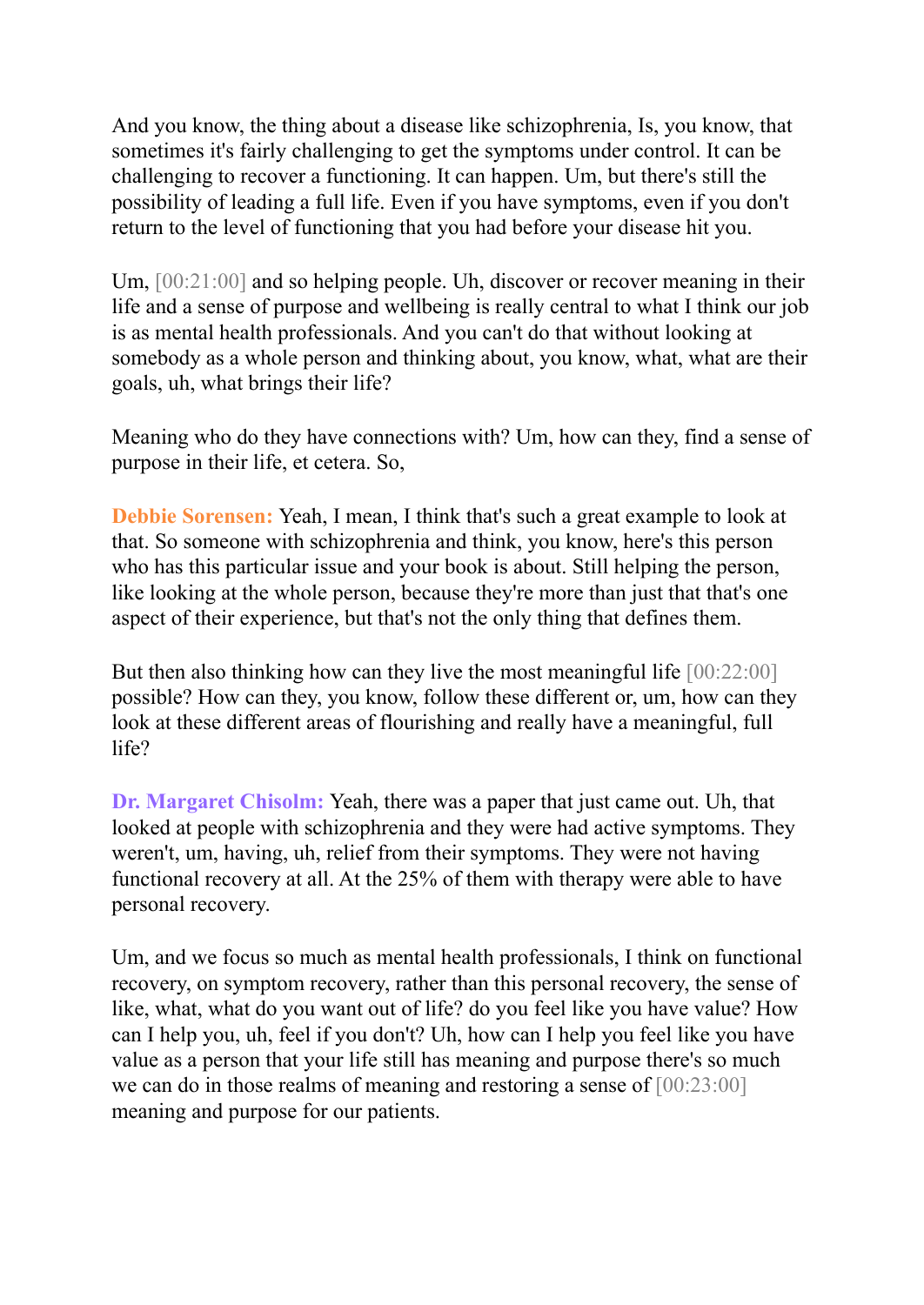Uh, even if they have symptoms that interfere with their, um, functional recovery.

**Debbie Sorensen:** Yeah, absolutely. The co-host of this podcast. We talk a lot about acceptance and commitment therapy, which is an approach That's less about symptom reduction and more about. Identifying your values and moving forward towards your values and being more open to all of those experiences. Maybe you're hearing voices in your mind, come and go.

You can still move forward towards your values. And instead of putting all your time and effort into getting rid of those voices from your head, which just keeps you stuck, it's like, let's get you moving forward in your life.

**Dr. Margaret Chisolm:** Exactly exactly. And that's what we, that's what we need to pay. I think more attention to an all, um, in all of medicine, right.

**Debbie Sorensen:** Yeah, I love that. Well, let's talk about the perspectives model a bit more. We've mentioned it a couple of times, but its way of understanding. You writing your book, both [00:24:00] mental health and mental illness. It's just a way of kind of framing a person's life. You have the four pathways to, to take a more complete view at the person and I'll just run down them really quickly.

And then I want to unpack a couple things here. So you, the four per the four pathways. The life story perspective, the dimensional perspective, the behavior perspective and the disease perspective. So we've talked a little bit about the medicalization or the disease perspective, and again, in the book, you approach that with some caution because you, you know, you're not wanting to overly emphasize that piece right?

**Dr. Margaret Chisolm:** Yeah. So, you know, the, the idea is that there, so there's. And then there's four pathways. And so the four perspectives are, are really ways of considering psychiatric problems that one may be having and the origin of those problems. And so [00:25:00] in the rest of medicine, for the most part, uh, when people have non psychiatric problems that they bring to, uh, Health care professional.

Those problems usually have their origin in a broken part of the body or broken function. Um, and it's a biomedical model that looks at the symptoms, signs, and symptoms that a patient's bringing, you know, high fever, a cough, and then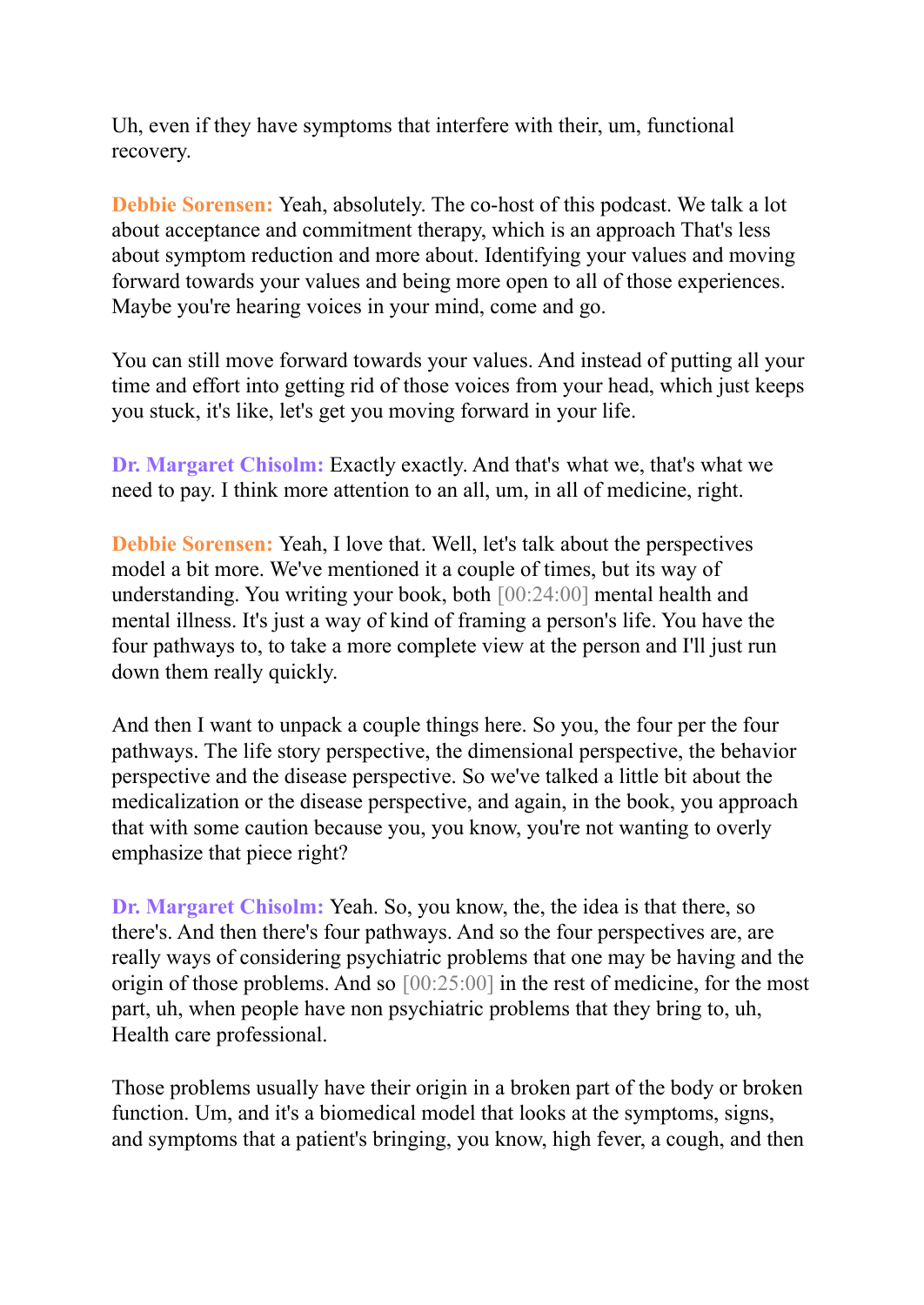figures out. What is the, um, what's going on in the body to cause those symptoms, you know, is it a virus?

Is it, um, is it, you know, uh, vitamin deficiency? Is it, uh, you know, uh, uh, uh, broken, you know, part in the lungs, what, you know, what's going on, um, to cause these. But in, in psychiatry it's really different. So yes, there can be [00:26:00] problems that come about because of a broken part in the body, generally the brain, but not necessarily for psychiatric problems.

Um, but that's just one source or one origin of psychiatric problems. Many psychiatric problems have nothing to do with a broken part in the brain or a broken function in the, in the body. Um, it can be, uh, because of a personality, um, difference that you, uh, have.

It can be because of something you're doing like restricting your food intake, uh, because of fear of, uh, being overweight. Or it can be because of, uh, a response to an event in your environment like grief. So there's four different ways of understanding psychiatric problems and that's, you know, three more ways than in the rest of medicine, which is primarily just because of something that [00:27:00] someone, uh, you know, uh, because of a disease process that has happened to them.

**Debbie Sorensen:** Well, I think it's important for a couple of reasons. One is that I think in understanding these different pathways, you could kind of see how sometimes it's a mix of them or it's a, you know, a combination of factors

**Dr. Margaret Chisolm:** Definitely. It's usually at least two, if not three, because everybody has a personality and everybody has a life story. So we know it's at least two,

**Debbie Sorensen:** Right. Always if not three or four, but I also think, so this is, I'll be slight bit nerdy here about this, but I think that we talk sometimes in, in my field about. A more mechanistic view, like, oh, there's this part of you? That's broken. I think that maps on with what you were talking about, the disease model.

It's like, there's something wrong with you. That's faulty. And sure. Maybe sometimes there are some biological pieces to this or something like that. But I think if people identify too strongly with this, it's almost, if there can be that [00:28:00] self pathologized. Self shame, like what's wrong with me? What did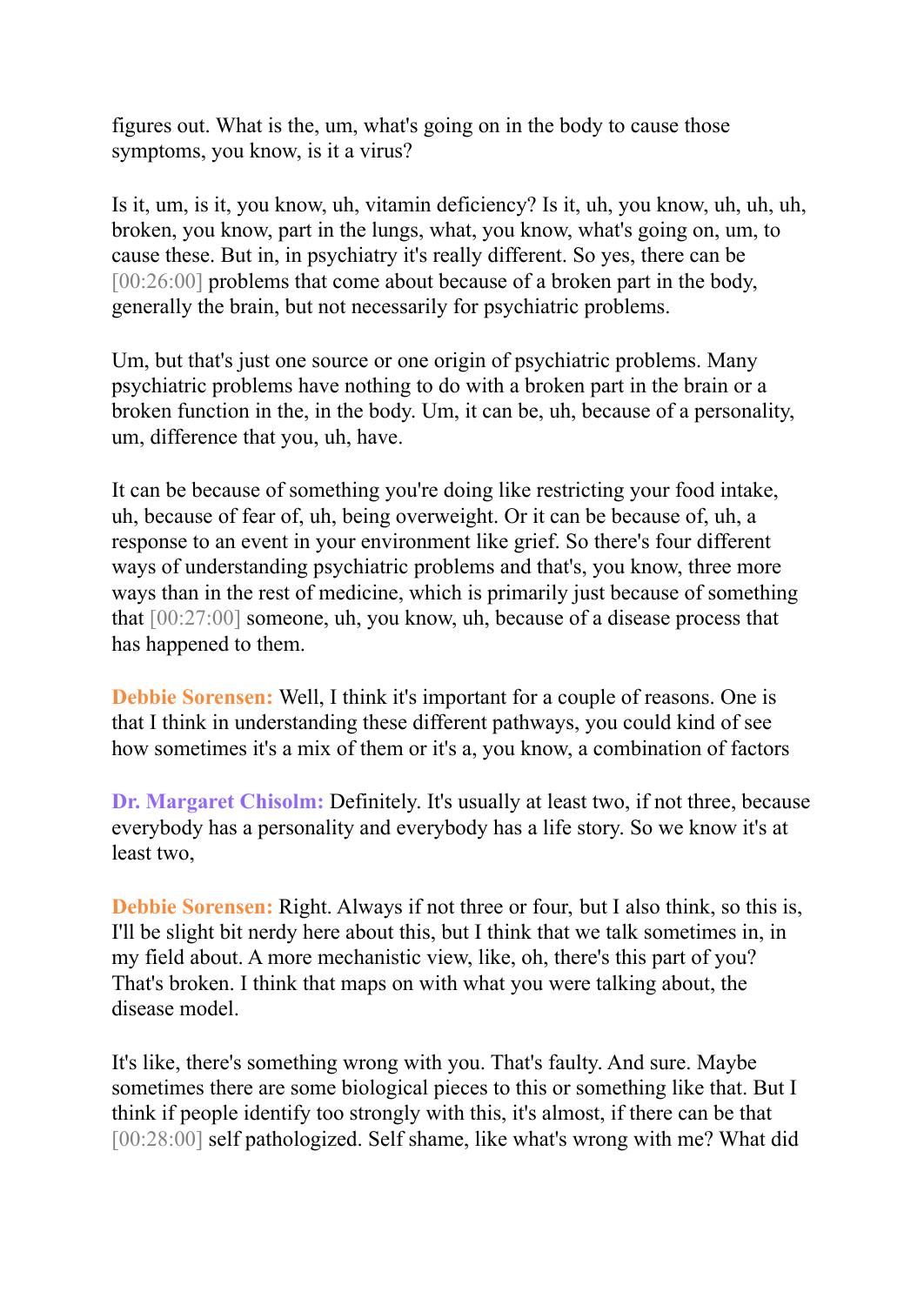I do versus taking a look at the whole picture here and how there's all these different, very complicated pieces of it and really looking at it.

And in context, it's, it's multiple paths, not just pathways, but it's also, there's multiple pieces of it.

**Dr. Margaret Chisolm:** Yeah. I mean, all these things are interacting, right? If, um, you know, if I experience, uh, an event that's stressful, uh, like the loss of a loved one, you know, depending on my personality, it's going to be more or less difficult to recover from that as well as things that are about the relationship itself, of course.

But, um, so your personality really interacts with life of that. It's um, to. You know, either protect you from having more severe reactions to the life events or making it so that they are, um, you know, more severe. Um, and so [00:29:00] that's an example of those two interacting, but then, you know, if you have. Uh, are experiencing a lot of stress.

If you respond really strongly to life stressors, you know, those just having that ongoing stress can make you more vulnerable to having an episode of depression. Uh, so then you have three perspectives at work there. Um, you know, it may make you more likely to, uh, engage in substance use. Uh, Point that it becomes problematic.

So there all these things are interacting. All these perspectives can interact, but if we just look at someone from the disease perspective only even if it's a, you know, that's a very strict. Reason that they're having problems like with schizophrenia or an episode of mania. If we're still only looking at someone as from the disease perspective, we're going to miss the, more personal [00:30:00] aspects of the impact of that disease on sub.

**Debbie Sorensen:** Absolutely. Yeah. Yeah. You'd miss a lot. Well, and I was wondering, um, if you could talk a little bit more, I think to me out of the four, the life story perspective really struck me as. It, it is absolutely something that I think about with my clients, right. Their history and some of the challenges they faced in their historical context and that kind of thing.

But I had never really quite thought about it in the way that you, the, you describing your book. And So, people can read the book if they want to get a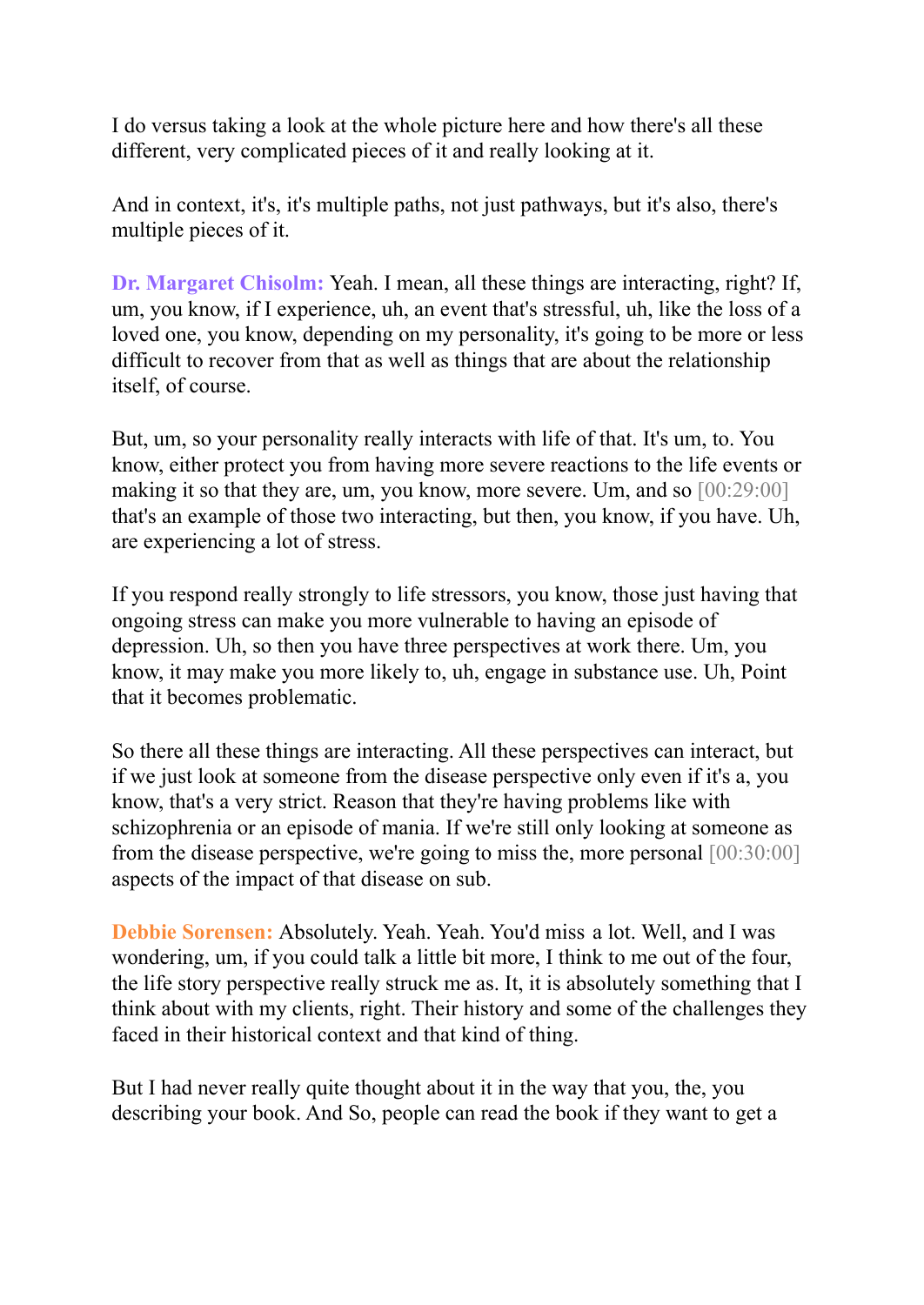better sense of all four of them. And I think it's really helpful for anyone who's trying to understand. You know, mental health and mental illness.

Um, but would you mind just unpacking, I think a little bit more about the life story perspective and how our life circumstances, you know, like how do you work with that with your patient?

**Dr. Margaret Chisolm:** Yeah. So, I mean, I, the life story [00:31:00] perspective is really this the most. The perspectives. It's, it's about the meaning that you give events in your life, um, and how you deal with events in your life. Um, and it's called the life story perspective because, you know, sort of the underlying concepts are that, you know, that you.

Or like a story, right? That you have, there's a particular setting, uh, for every story, there's a sequence of events that happens in a story. And then there's an outcome to the story, how you're dealing with these events and light of, you know, when they happen to you, et cetera. And so there are lots of psychiatric problems that.

Really, uh, have their origin in the life story perspective or the best understood from the life story perspective. Uh, because it's, again, it's about how you're dealing with problems, the meaning you're giving to problems. So I think so many people come to see a mental [00:32:00] health professional because their life isn't where they want it to be.

Right. And so, uh, that could be because they've had a disease that's interrupted, uh, their life trajectory. It can be that because they're engaging in behaviors that are problematic and are interrupting their life. It can be because of their personality being that, you know, Uh, interacting with certain life stressors and making things more difficult for them, or it can be just a life event, uh, you know, a significant life event, like the loss of, uh, uh, uh, one's life partner or something like that, or the loss of a child.

But, you know, people come for help when their life's not where they want it to be. And so taking into consideration what story someone is telling themselves about that is really important. And so, you know, there are some, you know, classic kind of stories that people tell themselves. Like they, you know, there's the [00:33:00] victim's story, right?

My life's not where. I want it to be because all these things have happened to me and I'm powerless and helpless. And so one of the goals in therapy for people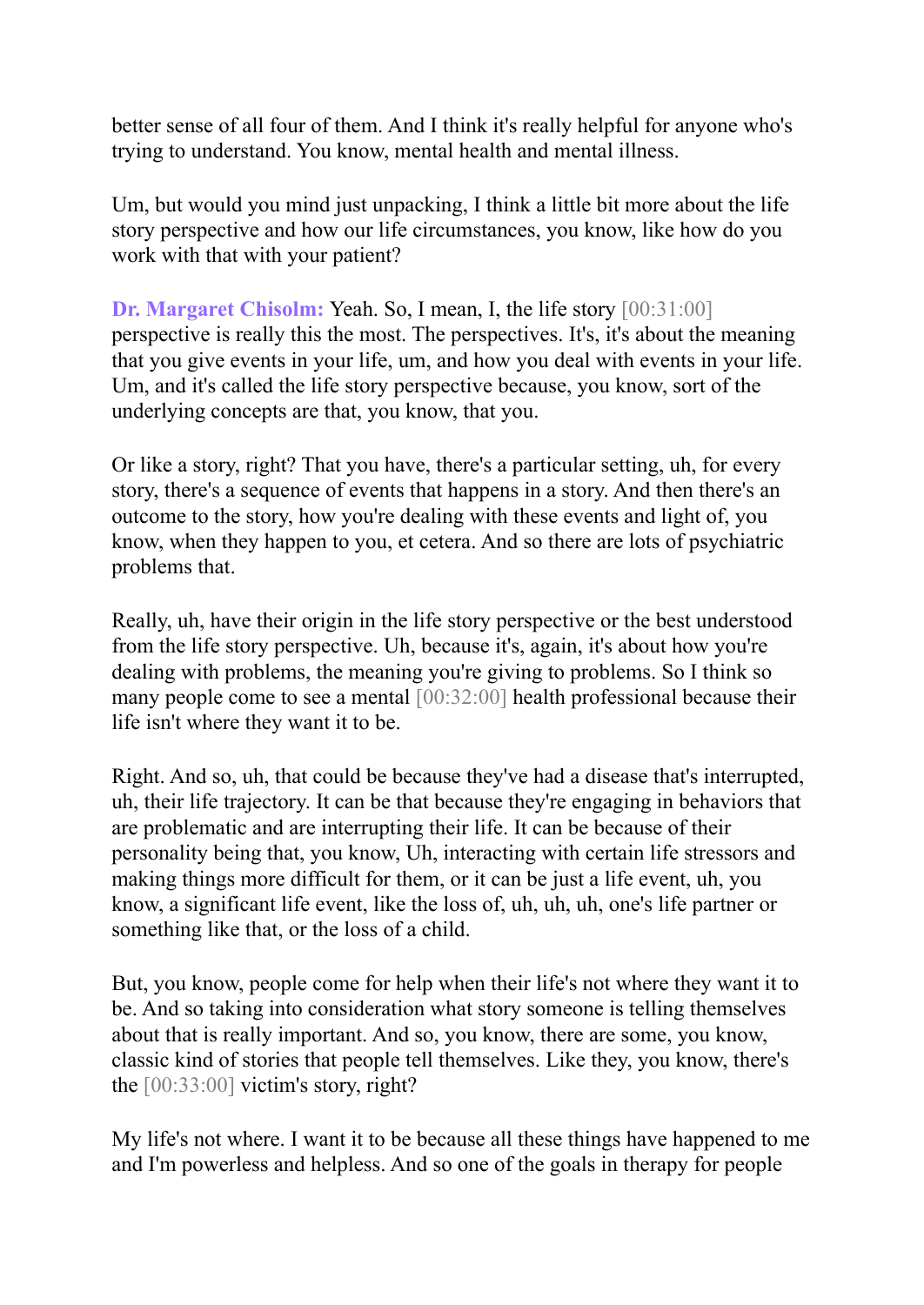who are telling themselves that story is to build a more collaboratively, to build a more, uh, adaptive story. Um, you know, to feel like you have some agency in your life that you have been a survivor rather than a victim.

And so the goal of treatment for someone who's prime, primarily having a w a. Uh, psychiatric problem that that's emerging from the life story perspective is to rescript, uh, collaboratively, tentatively with a person so that they can have a more healing story that they, they tell themselves. Um, so that's really the goal.

Um, and then there are other, you know, stories that people might say that they, they might have, um, a loss of a loved one and feel like. Because [00:34:00] they weren't a good enough person that they had done something to. God or, um, they felt like they might deserve this or So people tell themselves all kinds of stories, um, about why things have happened to them.

Um, and it's important to understand those stories and to help, uh, shape those stories with, with the person to one that is gonna be more adaptive and help them feel a sense of wellbeing.

**Debbie Sorensen:** Yeah. help them maybe broaden their narrative. And especially if they're, they have a narrative that's not helpful, that's keeping them stuck and limiting them to

help them kind of see that in a, in a different way change perspective. You know, I I'll just say reiterate your book is so accessible. And I think for people who don't have much understanding, you know, I mean, this is kind of what we learned to do over years and years of training is to look at these different models of [00:35:00] how these, you know, these types of conditions emerged.

So definitely people who want to learn more, it's like the most accessible thing. I think I've ever read that really conveys that in such a, you know, a non simplistic.

**Dr. Margaret Chisolm:** Yeah. I mean, it's.

**Debbie Sorensen:** material in a straightforward writing style, you know,

**Dr. Margaret Chisolm:** I mean, you know, I don't do. I mean it's complicated. Um, but I think that it's, it is an accessible framework. Um, so, you know, basically this is the perspectives approach is really just making explicit what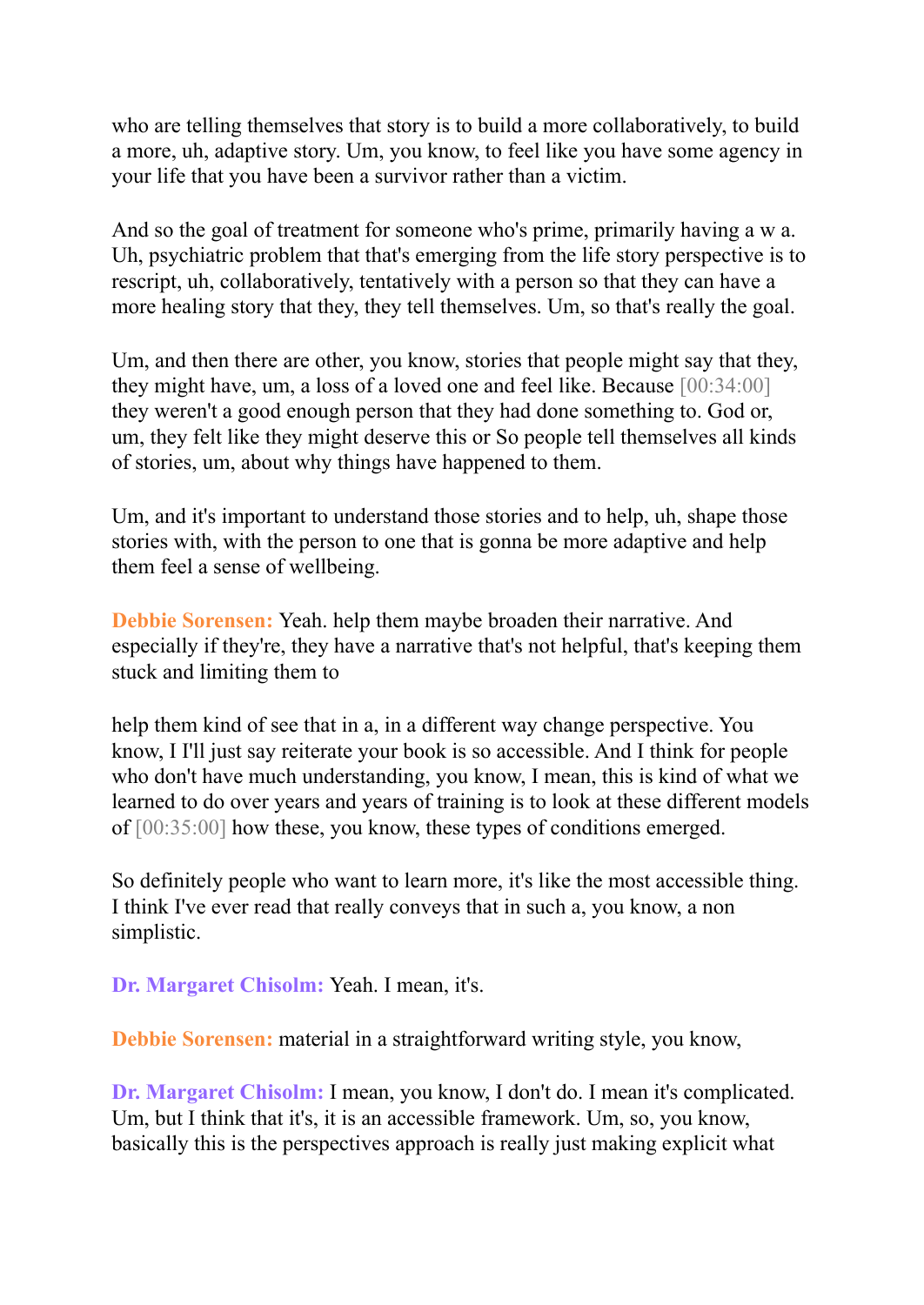we're doing already or what we know implicitly that, you know, not everything is a disease. That we're not, uh, you know, just brains walking around.

And so it's a framework really for understanding the problems and kind of making it clear what these families have problems.

**Debbie Sorensen:** Yeah. Yeah. Well, so I'm going to transition a little bit into this [00:36:00] idea of, okay. So, what do you do, right. If you're struggling and I want to start with a quote you say in your book, "you can live a full life. You really can, even if doing so means adjusting your expectations". And that's the nutshell, I think of what your book is about is about helping people thrive.

Flourish in their lives. So sort of looking at the big picture here, even if someone is maybe struggling with mental illness or addiction, what does it look like to move toward flourishing and thriving?

**Dr. Margaret Chisolm:** Yeah. So, I mean, first you need to kind of get on the path to. Health through figuring out the origin of these problems and attacking those. Um, but while you're doing that, um, you know, because like we said, sometimes these illnesses can be a little resistant to recovery in terms of symptoms, but that doesn't necessarily mean that, uh, you're held back [00:37:00] from a flourishing life.

So, you know, one of the things that I talk about in the book is the. You know, what does a good life look like? What's a flourishing life look like and most people agree. Um, and this is, you know, for a millennia have agreed that, you know, part of, um, of wellbeing or a flourishing life is having happiness and life satisfaction is having mental health and physical health is having a sense of meaning and purpose.

Uh, having a sense of character and virtues or values, uh, having close social relationships, all those things are important to a full life. You might not be able to have all of them at once. And there may be some aspects of a flourishing life that you're not going to be able to attain, but setting your sights on what the goals are, what you want out of life is the first.

And realizing that, you know, these are accessible goals for most  $[00:38:00]$ people, whether they have psychiatric problems or not, most people can achieve a sense of meaning and purpose can find close social relationships can have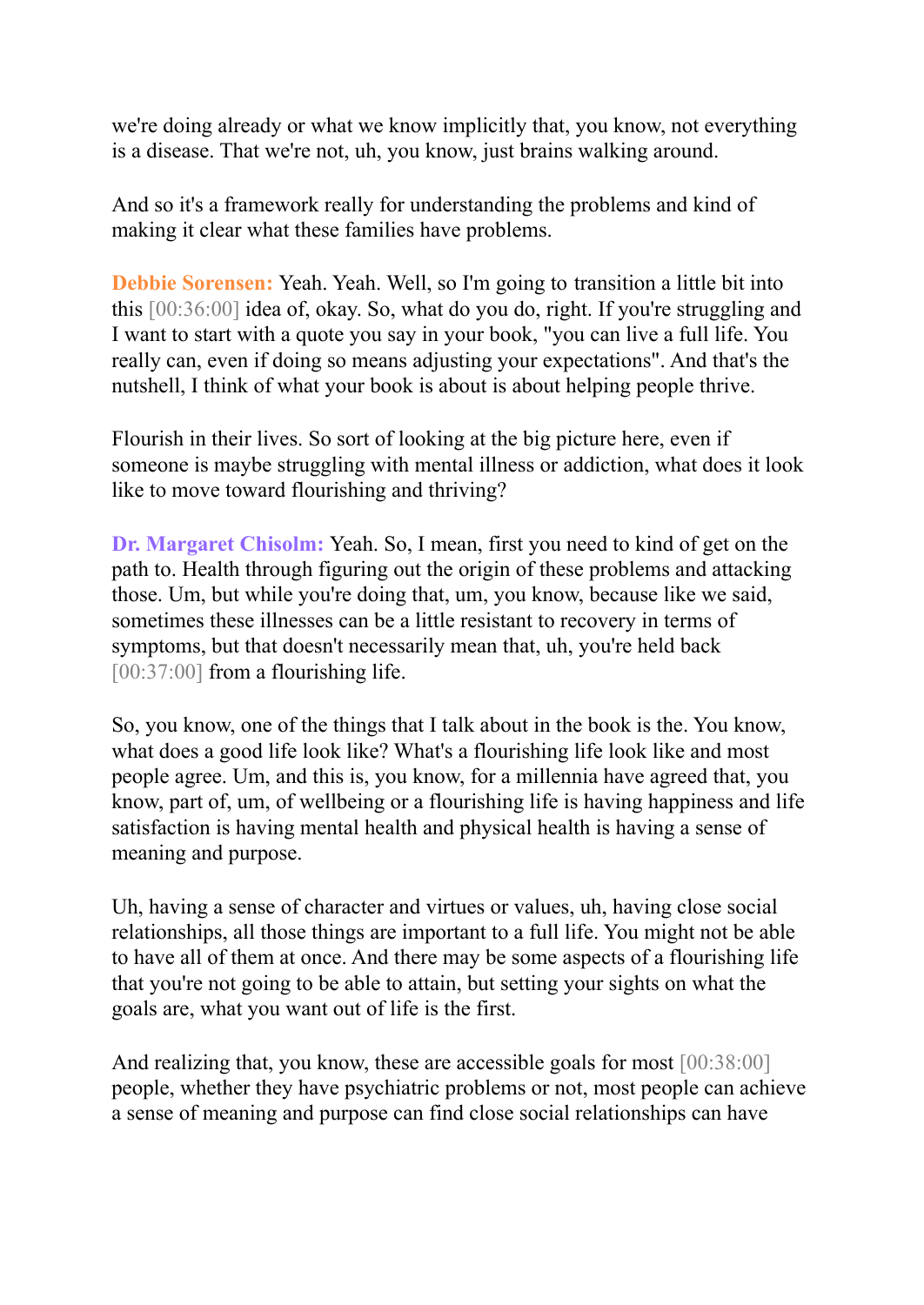happiness and life satisfaction. And so thinking about those goals and how you're going to get to those goals.

You know, we relied on the scientific, the epidemiologic literature that suggests that there are four pathways to flourishing, and those are family work, education and community. And thinking about those four pathways and what you can do as you're , working on your mental health, what can you do to strengthen those pathways?

Those strengthening, those pathways may strengthen your. Uh, mental health as well, but they'll certainly help you lead a fuller life, uh, while you're on this path to, um, to getting better from your mental illness or whatever psychiatric problems you're experiencing. [00:39:00] So thinking about ways, you know, I worked at the center for addiction and pregnancy for about 10 years, uh, working with drug dependent, pregnant with.

you know, while they were pregnant, it really wasn't that hard to help them stop using heroin or what ever substance they were using, because there was a lot of motivation, you know, wanting the baby to be healthy, wanting the, to retain custody of the baby when the baby was born, um, a lot of motivators, but it was often hard to help people stay well after the baby was born.

And so. in addiction because it's a challenging illness to treat, people for years have relied on these pathways, thinking about how people need to get connected to a community like AA or N a or reconnect with their faith community. Uh, thinking about how people need a job or. Further their education so that they can [00:40:00] get a better job, um, and reconnect with the families.

Uh, many of our women had burned bridges with families, as people often do with addiction because of the, you know, um, need for money to support addiction. And they might steal from their family members and lives, et cetera. So, you know, it's no, these pathways to flourishing are, uh, are no stranger for those of us who work with people with addiction because the.

This is part of the prescription for, for recovery, um, is strengthening these pathways with family work, education and community. Um, so just like in addiction, in the rest of psychiatric, um, problems, uh, it's also important to think about these pathways. How can you strengthen your support? So your ties with your family, how can you, uh, find a job?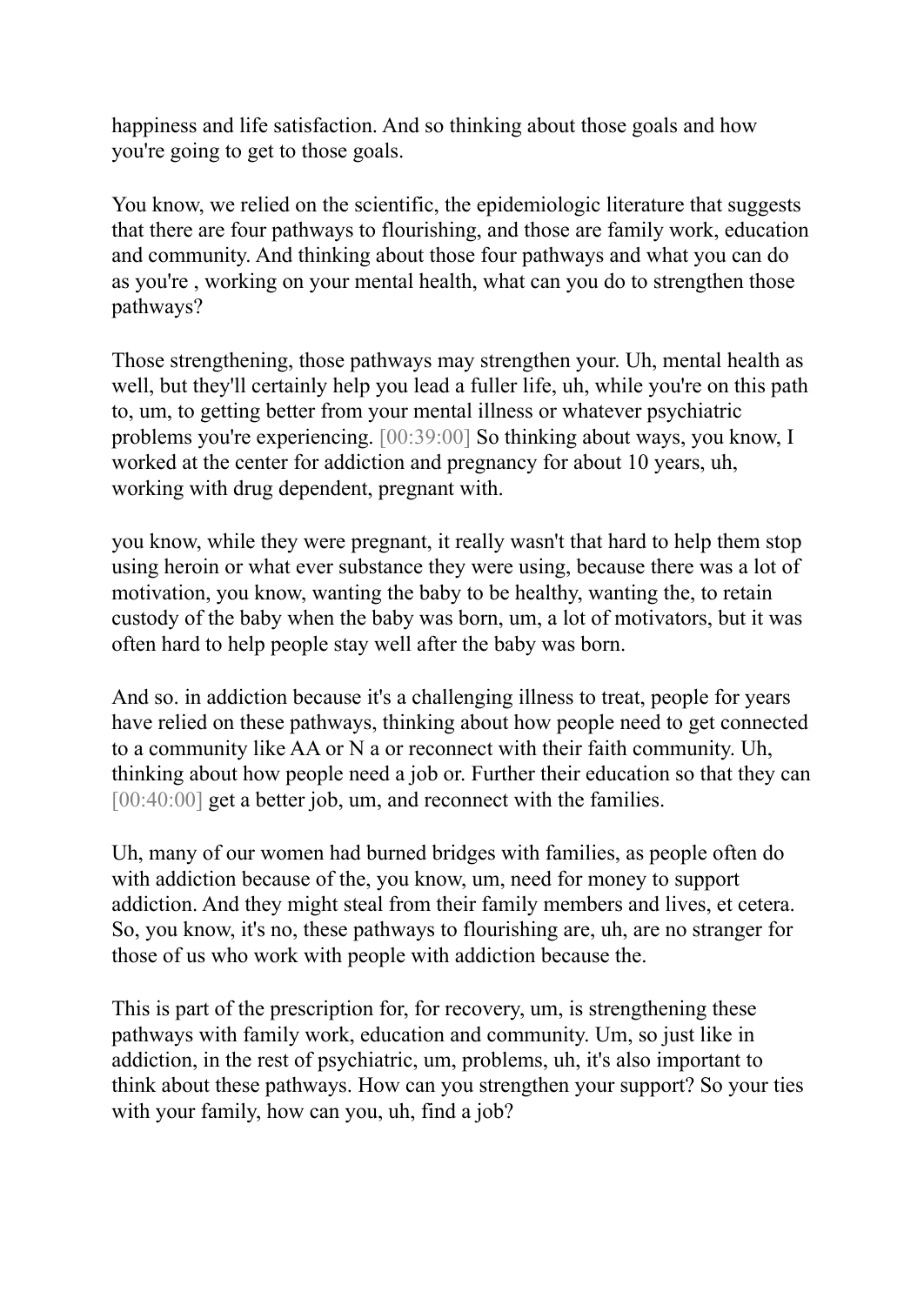Whether it's a volunteer job or a paid job in which  $[00:41:00]$  people are depending on you. And, and that's bringing you a sense of meaning and purpose in your life. You know, how can you strengthen ties with communities, build up a community of people with whom you have shared interests. And again, that could be a faith community that could provide support, or it could be a community of people with whom you share a hobby.

And then thinking about your, um, your education. Is there something that you, you know, want to do that was your inner education interrupted because of a disease process or an illness? Do you want to, um, you know, further your education or do you want to not have formal education? continue, but do you want to engage in learning, um, a new skill or, um, you know, something that would be more.

## For fun. Uh, and.

**Debbie Sorensen:** Yeah, these are all important domains. I think. For, for most people. And also they are things you can [00:42:00] engage in. I mean, I love that there's this sense of like, you can take a step right? In one or more of these domains that will likely enhance your life. Um, so I just want to imagine that maybe a brand new patient of yours is sitting with you for the first meeting and maybe that. Not quite where they want to be in their lives. What are your thoughts about where you would begin in terms of first identifying which pathway and which steps to take, and then how, how might you recommend someone get started if they want to take a step in one of these directions or more than one?

**Dr. Margaret Chisolm:** Yeah. So, um, so, you know, with every patient that I see, I spend a couple of hours with them at the initial visit. And, you know, the goal is to kind of sort out the look at E look at their problems from the perspectives, but also to kind of see where they are on these various pathways as well. So with [00:43:00] every patient, I'll just make that very explicit.

Uh, you know, I'll say at the end of the evaluation where I've asked them to, um, you know, if there's anything I've missed, if any, I'll ask them, you know, how much, um, do you think. You can explain what's going on by this, from this perspective or that perspective, I'll give my point of view. And then I'll say, and in terms of your goals, uh, what, what, what are your goals in relation to family and relations?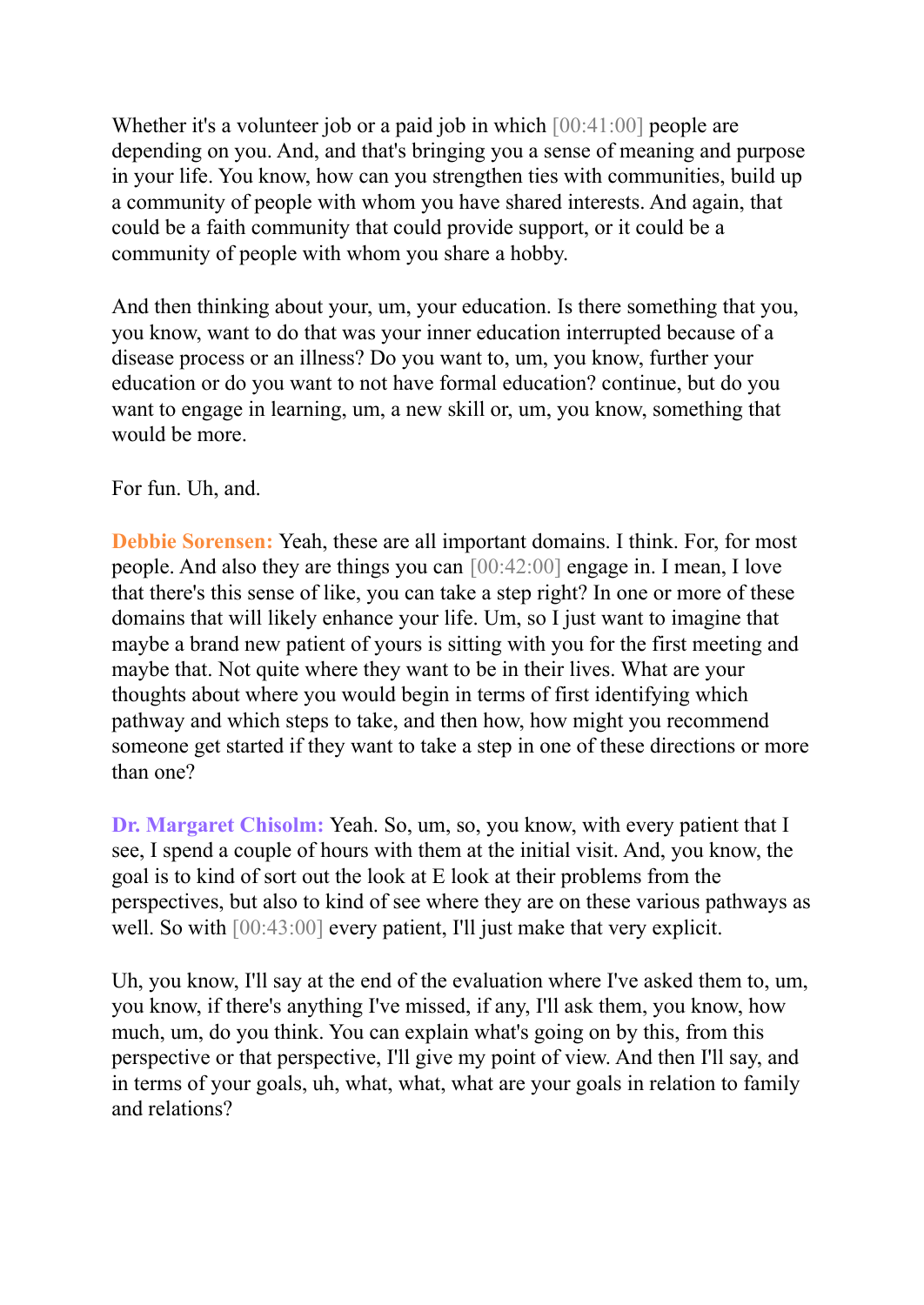Work education and community. And then we'll prioritize, we'll prioritize which, uh, aspects of the psychiatric problems to focus on. And we'll prioritize which of the pathways to focus on. And we do that simultaneously. Um, you know, if somebody has, is coming. Uh, the disease of mania that might be a focus is to get them out of that manic episode so that they can engage in [00:44:00] psychotherapy and a more coherent and, and helpful way.

Um, so that might be the priority there. Um, but once they are able to engage in therapy, setting the goals, do they want to. Uh, get support from a community. Do they want to be able to go back to work? What's what's the priority at the moment for them. Um, but all of these are operating kind of simultaneously thinking about the four perspectives, thinking about the four pathways and making priority priorities with the patient, um, around those perspectives and around those, uh, paths.

**Debbie Sorensen:** Yeah, it sounds very collaborative. And, going through that process together of determining the goals. Do you offer any advice? Getting started for taking steps in whatever the goal oriented domain might be.

**Dr. Margaret Chisolm:** Yeah, absolutely. I mean, I, you know, I tend not to want to impose, you know, Things on patients. I really like it to be [00:45:00] collaborative and I like it to come from them. Um, so, but, you know, I will inquire about, for instance, in terms of faith communities, I will inquire if they had been a part of a faith community, if that was something that.

Uh, was meaningful to them. Is that something that they want to re-engage in and then what steps would need to be taken? Would they need to like visit various, you know, faith communities or is there one that their family members go to that they would kind of go with them to, um, things like that, but it is very collaborative.

I really don't want to impose. Anything on someone. I really want it to come from them. So it would be through me asking questions, um, and helping people identify what their priorities are that we, we arrive at this. So I tend not to give too much advice, um, because I always say, you know, if it goes, [00:46:00] well, then, you know, they can't take the credit.

It's more me. You know, told them to do this. So I want them to be, I want people to be able to take the credit when things go well. And I also want them to take the responsibility when things don't go well and not just blame me for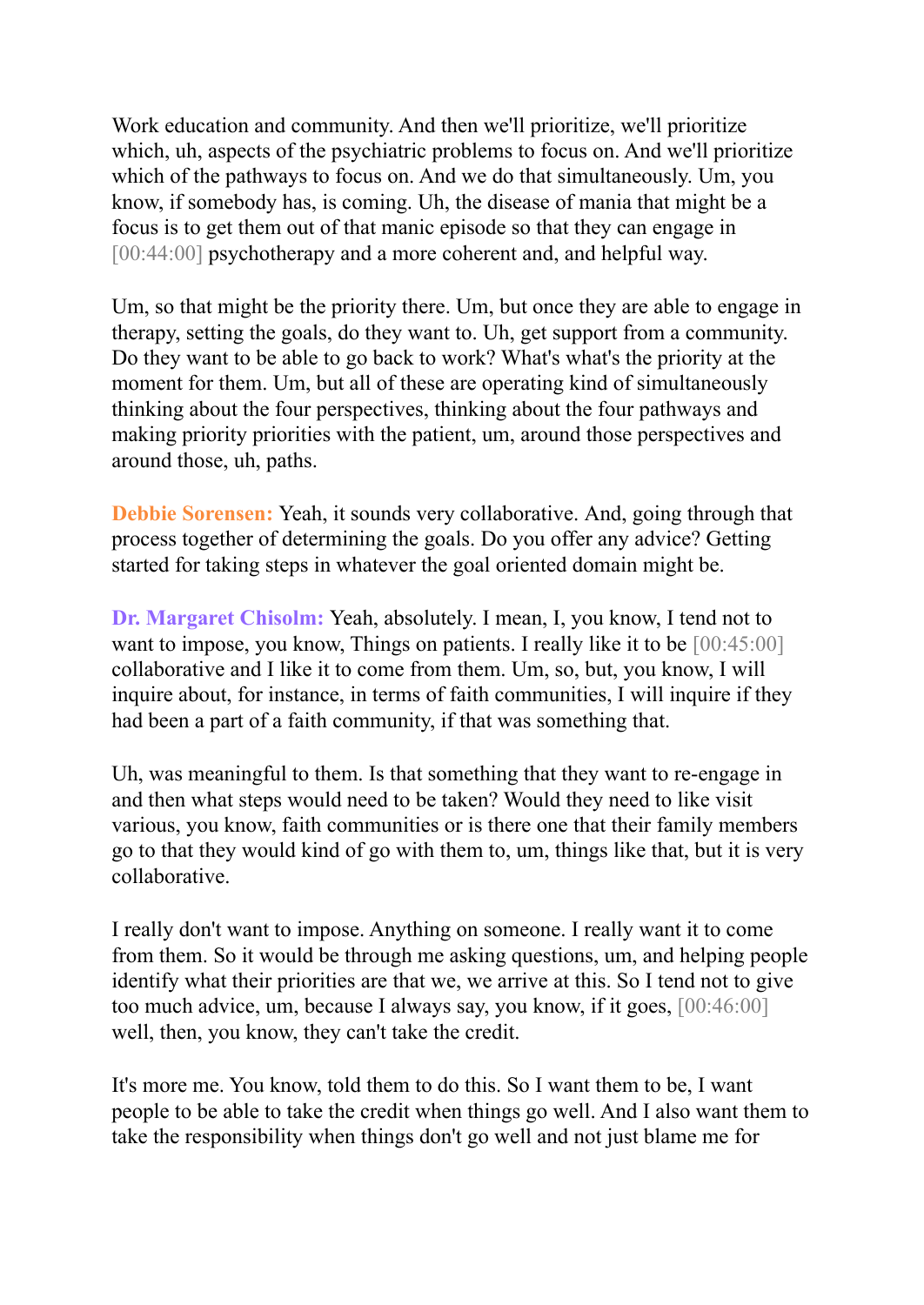having given crummy advice. So I really think it's important to develop a sense of agency, um, in terms of set.

The patient set the priorities and, and, and the next steps that they want to take and then be able to reap the rewards of those, um, good decisions.

**Debbie Sorensen:** Yeah, very client centered in the sense that you're not telling them what to do. You're, you know, helping them clarify it for themselves, but you're not giving them a, an order, a demand. It's it's. You know, guiding them along their own path.

**Dr. Margaret Chisolm:** All right. I mean, I often joke that, you know, I've got enough kind of, I have to make enough decisions about my own, if

**Debbie Sorensen:** Good point. That's hard enough.

**Dr. Margaret Chisolm:** of another, I'm [00:47:00] making those for another person's though.

**Debbie Sorensen:** It's hard enough for ourselves.

**Dr. Margaret Chisolm:** It is.

**Debbie Sorensen:** Absolutely. Yeah. You know, and on the podcast for those who are interested in more, we, we do a lot of episodes where we talk about either values and exploring your values if you're not sure. Um, but then also, you know, goal setting and behavior change steps, because there's so many things that can be hard about making a change or taking a very courageous action.

You know, you mentioned the example of re-engaging with a faith community. You know, sometimes people. It takes some courage to take a step in that direction, maybe joining a new church or religious group or something like that. And so I think, you know, there are some evidence-based strategies that can help people.

Once they've identified something that they can kind of move in the direction that's, that's important to them with their individually chosen.

**Dr. Margaret Chisolm:** Yeah, it's amazing what people can accomplish when they have internal motivation to do so. I mean, I, I have a patient right now who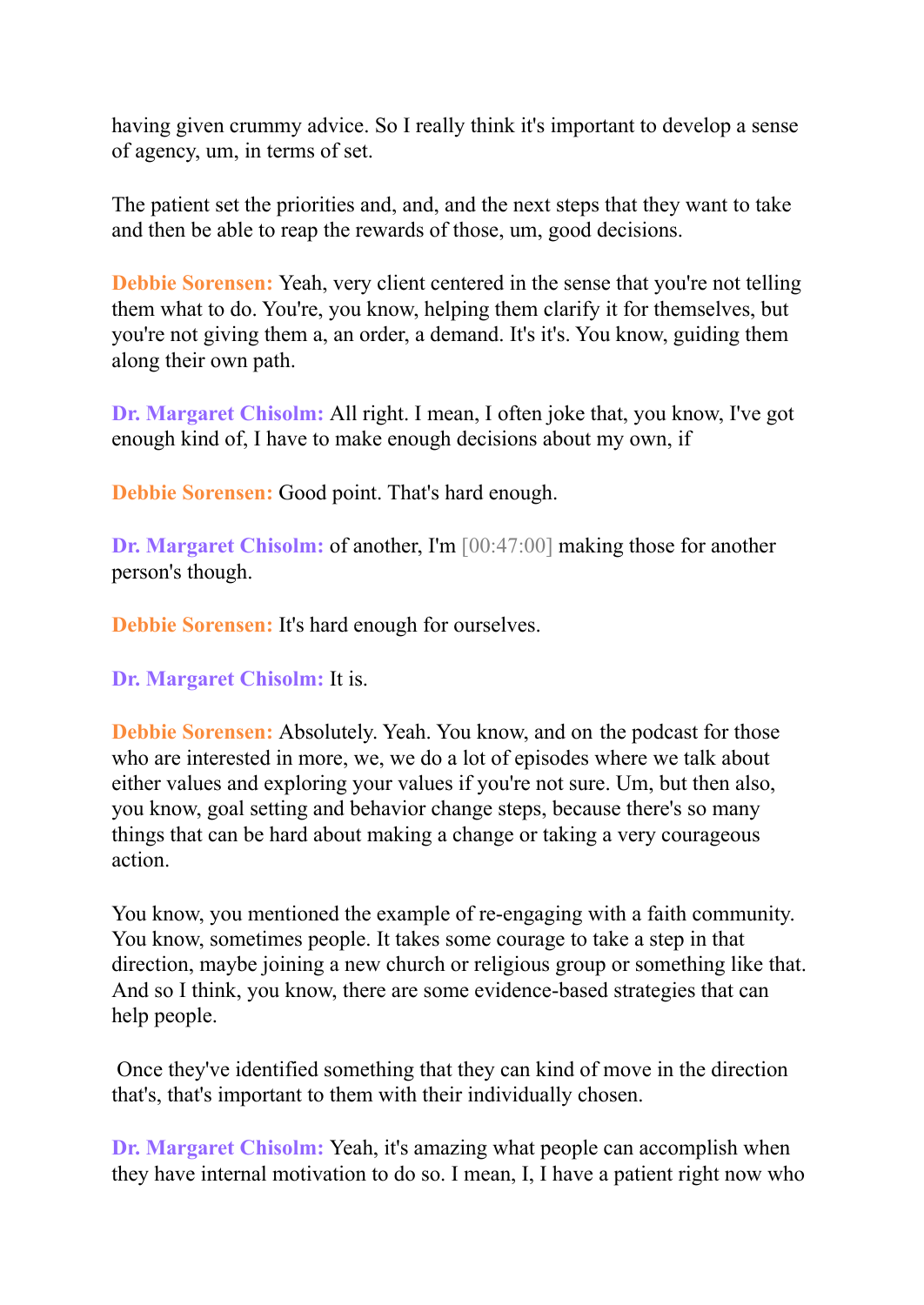joined, uh, uh, a sport that [00:48:00] I don't know if I'd have the courage to join. It's all. I really get a lot of inspiration from my patients who are able to do things that I. I don't know if I could do myself and I certainly didn't expect them to be able to do.

It's been very impressive seeing what people can do when they're really motivated. So,

so it's really supporting that motivation that's and, and giving people a lot of positive reinforcement for taking those steps that I think is my.

**Debbie Sorensen:** Yeah. Yeah. What about the role of. Friends or family members. So you also, you know, your book is also directed maybe towards someone who has a person that they love and care about. Who's struggling with mental illness or addiction. do you have any words of wisdom to offer someone who wants to support someone that they care about?

**Dr. Margaret Chisolm:** Yeah. Well, I think one point that I make in the book is how important it is to have a family member or. Close friend, uh, [00:49:00] be part of the psychiatric evaluation or the, at that initial evaluation, especially because they have a perspective that sometimes that, you know, will be helpful and will be complimentary to the perspective that the patient brings.

And so I think kind of clarifying and trying to. More like a 360 kind of a view of the person can really be helpful in understanding the problem.

And perhaps it's even inappropriate in the treatment to figure out how they can best support. This person, but I also think, um, understanding, uh, the origins of somebody's problems can be helpful for family members, understanding that this might not, if it's a disease that there may be aspects of this that are beyond the control of the person, or if, um, if somebody feels things really strongly, that.

That's just who [00:50:00] they are. That's not typically going to change. What will change is how they respond to that in terms of their own thoughts or behaviors. And so supporting a person, knowing when to, um, you know, what is within somebody's control and what isn't, um, , if you're close to somebody who has, uh, an eating disorder is, has anorexia nervosa or something like that, knowing, um, you know, how you can be best supportive to them.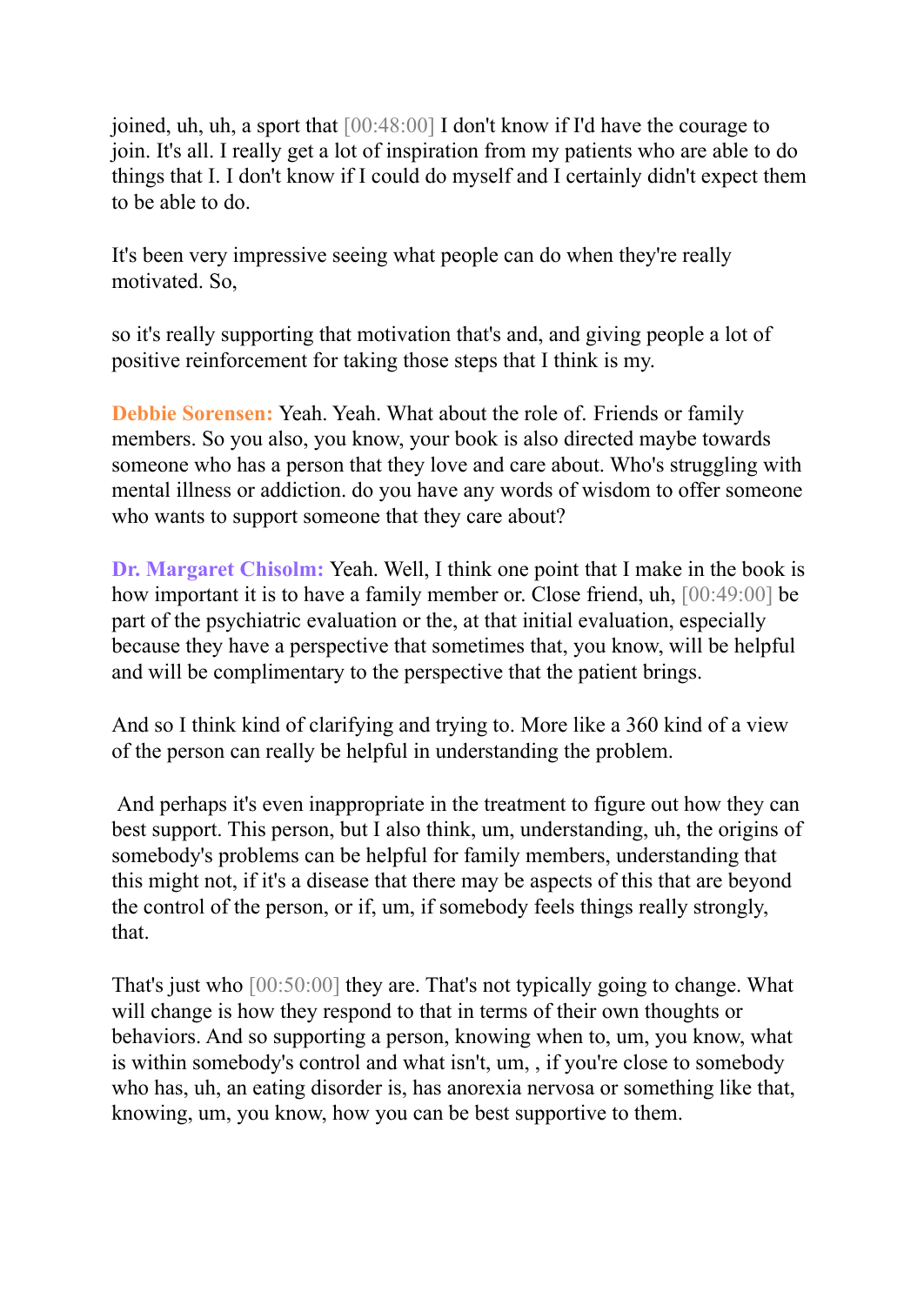Um, you know, because choice becomes so narrowed, uh, when you have a behavioral disorder, um, that. It looks to you, like it would be a really easy choice. There are all these bad things happening in somebody's life. Why are they still engaging in this behavior, knowing how with conditioned learning with what they're getting out of starving themselves, which not might not be apparent to you, how that has narrowed their choice and made this a really, um, you know, [00:51:00] difficult, uh, to, to act in the ways that you think.

Like reasonable to act. So just getting a better understanding. I think of the origin of psychiatric problems will really help family members be able to support their loved ones in their recovery from these products.

**Debbie Sorensen:** Yeah, it can help be more compassionate and know how to support. Someone, and but I think, yeah, I just think that this is so critical in terms of just the role of social support in recovery.

You know, we need that sentence. Being cared for and community as part of living a full, meaningful life. And so it's really an important piece of it.

**Dr. Margaret Chisolm:** Yeah. I mean, we've known for years. How important families are to the recovery from psychiatric illness? I mean, they're. Schizophrenia is a classic example of that. The, there are definitely things that [00:52:00] family members can do that will improve the prognosis of their family member. You know, the high expressed emotion, uh, which is either, uh, kind of a lot of, uh, of, uh, vocal volatility in the family, or just kind of helicoptering, um, or over-involvement can really be Def detrimental, um, to somebody with schizophrenia to their wellbeing.

So we know that there are things that family members can do to help support their loved ones in these diseases. And we've known that for years. Um, and that's not to blame parents for these diseases, but it's just to say that there are things that we can do, uh, with, for our loved ones that will help support them.

So knowing what those are, or for various illnesses is really important. I think

**Debbie Sorensen:** Yeah. Yes, I agree. So one final question. I think, you know, when I'm we talked about when  $[00:53:00]$  you were kind of getting started with someone and helping them with. Getting started down these pathways when I'm wrapping up with a client at the end of some work that we've done together, I'll often talk to them about navigating setbacks ahead, right? The bumps in the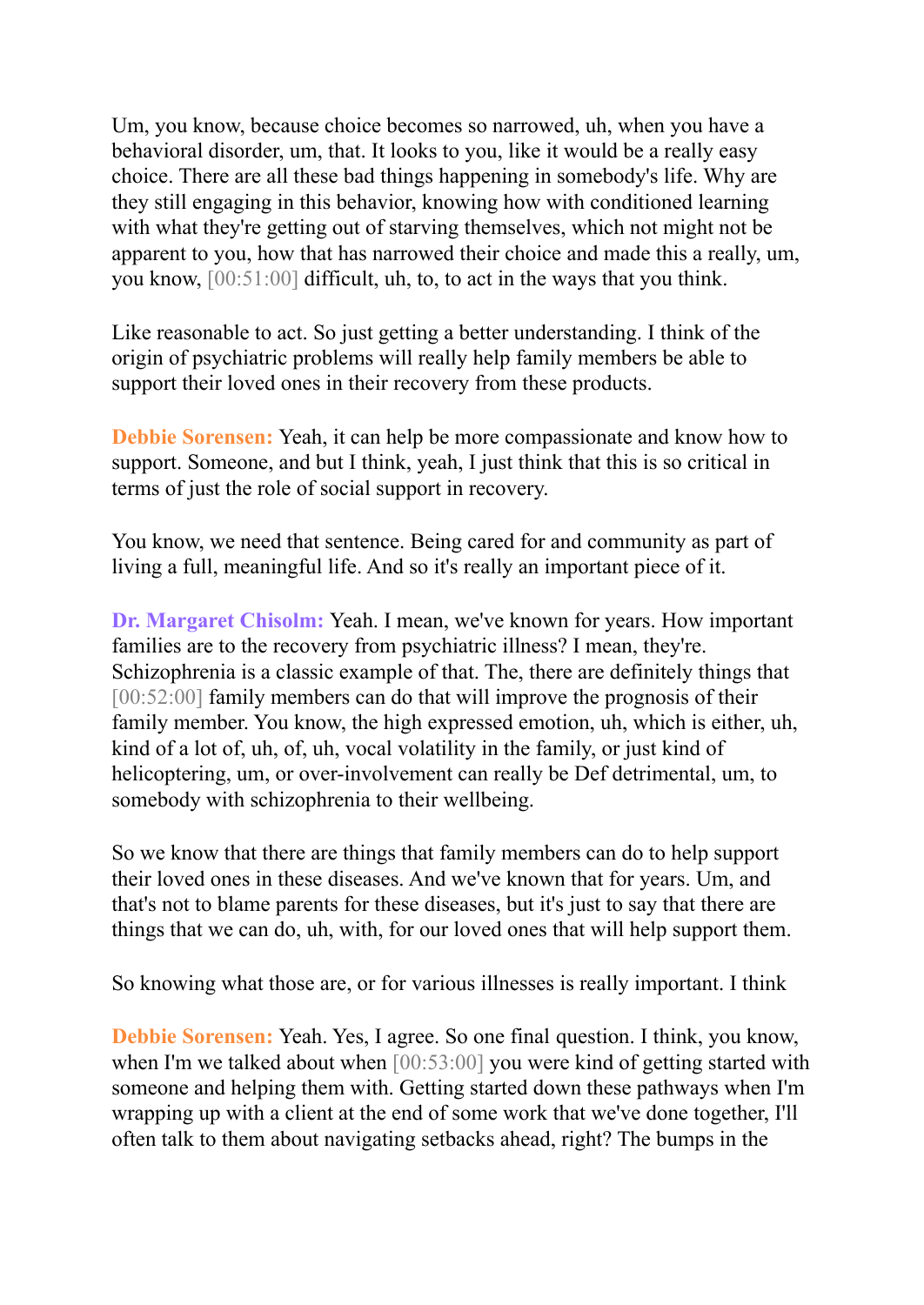road that are inevitable. It's part of life. As we've learned through the last few years, life can be hard sometimes.

How do you look at setbacks in your work as you're, you're working with your patients in as part of the recovery process?

**Dr. Margaret Chisolm:** Yeah. I, I, I mean, I, so when I, uh, meet with patients, I always, everything's always tentative. Right. So we come up with. Uh, tentative treatment plan, a tentative formulation, tentative diagnosis, tentative treatment plan. And we see how things go. Um, you know, I think there's a myth that people are supposed to feel worse before they feel better in treatment.

I mean, the idea is that overall you're supposed to be feeling better. And [00:54:00] so reassessing after several months, how things are going. Um, you know, is this, are we on the right path? Is this are things getting better? So I think setting the expectation that it's going to always be a collaborative experience is important.

I also think it's important to set the expectation that there may be times when. You know, you're not moving forward as, uh, as quickly as you had been, or that there are setbacks as is clearly the case with addiction. Right. It's, you know, it's, uh, relapses to be expected. Um, so I think really having role induction at the beginning of treatment over what to expect that yes, generally.

Things should be moving forward. If they're not, we're going to try to figure out why maybe it's something we're doing in the treatment, but also, you know, once one is [00:55:00] well on the path to recovery from S one psychiatric problems. It's important to realize that life happens and there may be times. When things are not going to go as well as they have been going.

And you need to kind of look at your goals and look at the, what might be going on. That's causing, these obstacles.

**Debbie Sorensen:** Yeah, I think that's it. It's really looking at more of a process, right? It's not a one and done kind of situation. It's a process and you're, you're helping people prepare for that and expect that to be the case and, and to have some, some idea of what to do when those, those bumps in the road do happen as they continue, continue living their life.